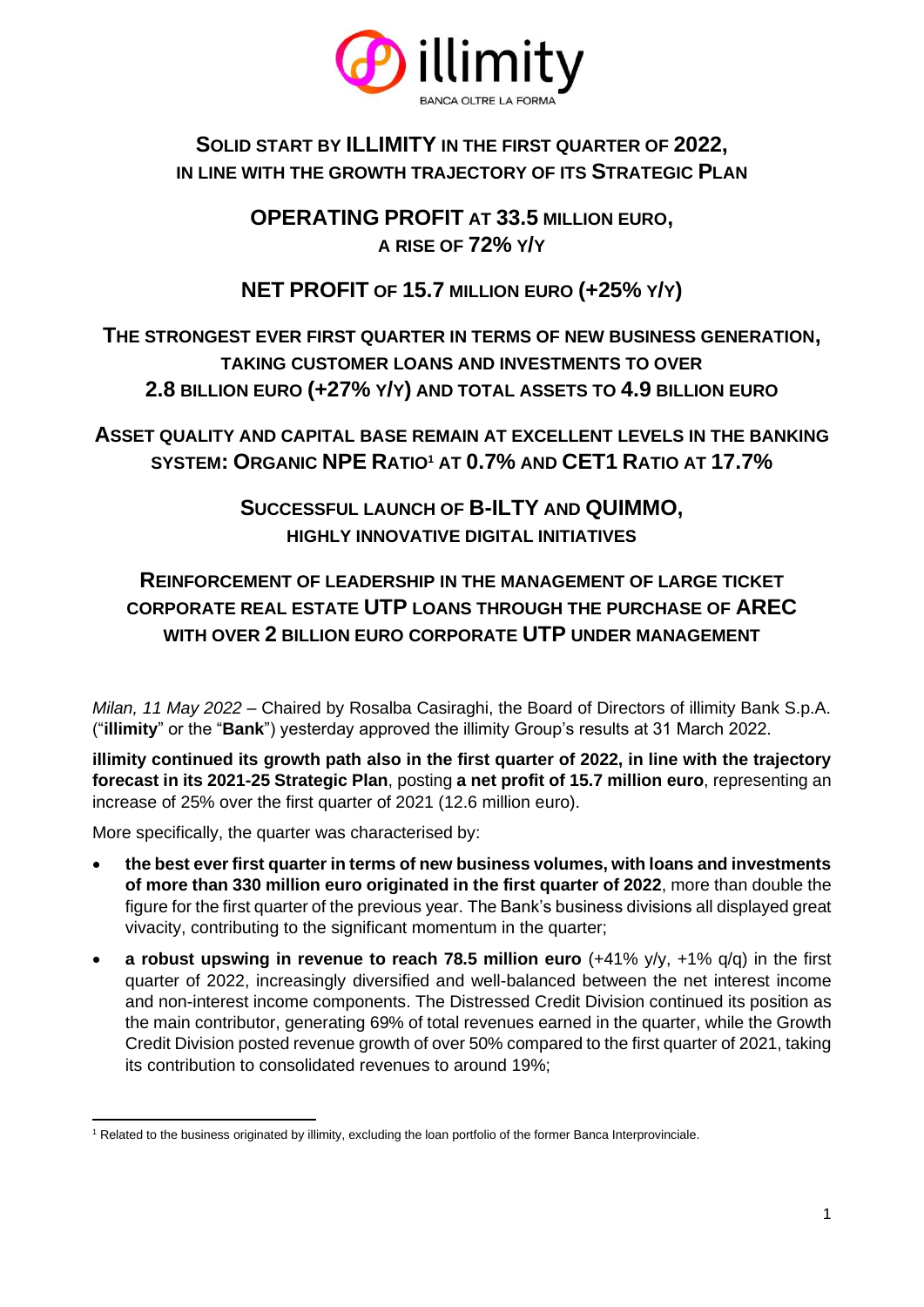

- **a continuous improvement in operating leverage:** the Cost income ratio stood at 57% in the first quarter of 2022, a decrease of 8 percentage points over the same period of the previous year and 5 percentage points over the previous quarter;
- thanks to the above dynamics, an **operating profit of 33.5 million euro**, representing a significant rise on both an annual basis (+72% over the figure of 19.5 million euro posted in the first quarter of 2021) and a quarterly basis (+14% over the figure of 29.4 million euro for the fourth quarter of 2021);
- **a pre-tax profit of 24.1 million euro**, representing an increase of 26% on an annual basis (and 98% on a quarterly basis), despite impairments to organic credit based on an approach that remained prudent also in the quarter and value adjustments to part of the existing portfolio of the Distressed Credit Division, arising physiologically from the regular review of the business plans of each loan and the relative recovery strategies;
- **the excellent quality of organic loan book**: at 31 March 2022 the ratio between gross doubtful organic loans and total gross organic loans originated since the start of illimity's operations stood at 0.7%, a figure becoming 2.3% if the loan portfolio of the former Banca Interprovinciale is included. The annualised organic cost of risk<sup>2</sup> for the quarter stood at 13 bps;
- **a robust capital base** with ratios positioned at the top levels of the system a CET1 ratio of 17.7% (18.1% pro-forma with the inclusion of the special shares), a Total Capital Ratio of 23.2% (23.6% pro-forma) - and, despite the significant deployment of funds in new loans and investments, a **sound liquidity position** (of approximately 1 billion euro).

**Two initiatives with high technological features were launched** in the first part of 2022, in execution of the 2021-25 Strategic Plan:

- February saw the launch of **b-ilty, the first digital business store for credit and financial services developed by illimity for SME having revenues of between 2 and 10 million euro**. Although currently at the test phase ("beta") for finalising the offer and the operating platform, b-ilty can already count on around 100 active relationships;
- the beginning of April saw the launch of **Quimmo**, innovative proptech, a development of neprix Sales, already a remarketing leader in the judicial property sales market with 564 real estate properties sold in the first quarter; the launch of Quimmo marks the entry in the free property market with a new brand and an innovative platform.

The possibilities of serving large markets and creating future partnerships, together with the typical scalability of such initiatives arising from their high technological content, are all factors that will determine a strong growth potential for the results of the two initiatives and lead to a significant contribution to the illimity Group's results.

Lastly, illimity reached an agreement for the **acquisition**, through incorporation of a new company, **of 100% of Aurora Recovery Capital S.p.A. ("Arec")**, a company specialised in managing Unlikely to Pay ("UTP") loans with a focus on the corporate real estate segment. The operation is subject to the approval of the Supervisory Authority and illimity's Shareholders' Meeting, as well as to the occurrence of standard conditions precedent for this kind of transaction. With the subsequent

<sup>&</sup>lt;sup>2</sup> Calculated as the ratio between loan loss provisions and net organic loans to customers at 31 March 2022 (1,679 million euro) for the Factoring, Cross-over, Acquisition Finance and Turnaround segments and for loans purchased as part of investments in distressed credit portfolios that have undergone a passage of accounting status subsequent to acquisition or disbursement (excluding loans purchased as bad loans), the loan portfolio of the former Banca Interprovinciale and Senior Financing to non-financial investors in distressed loans.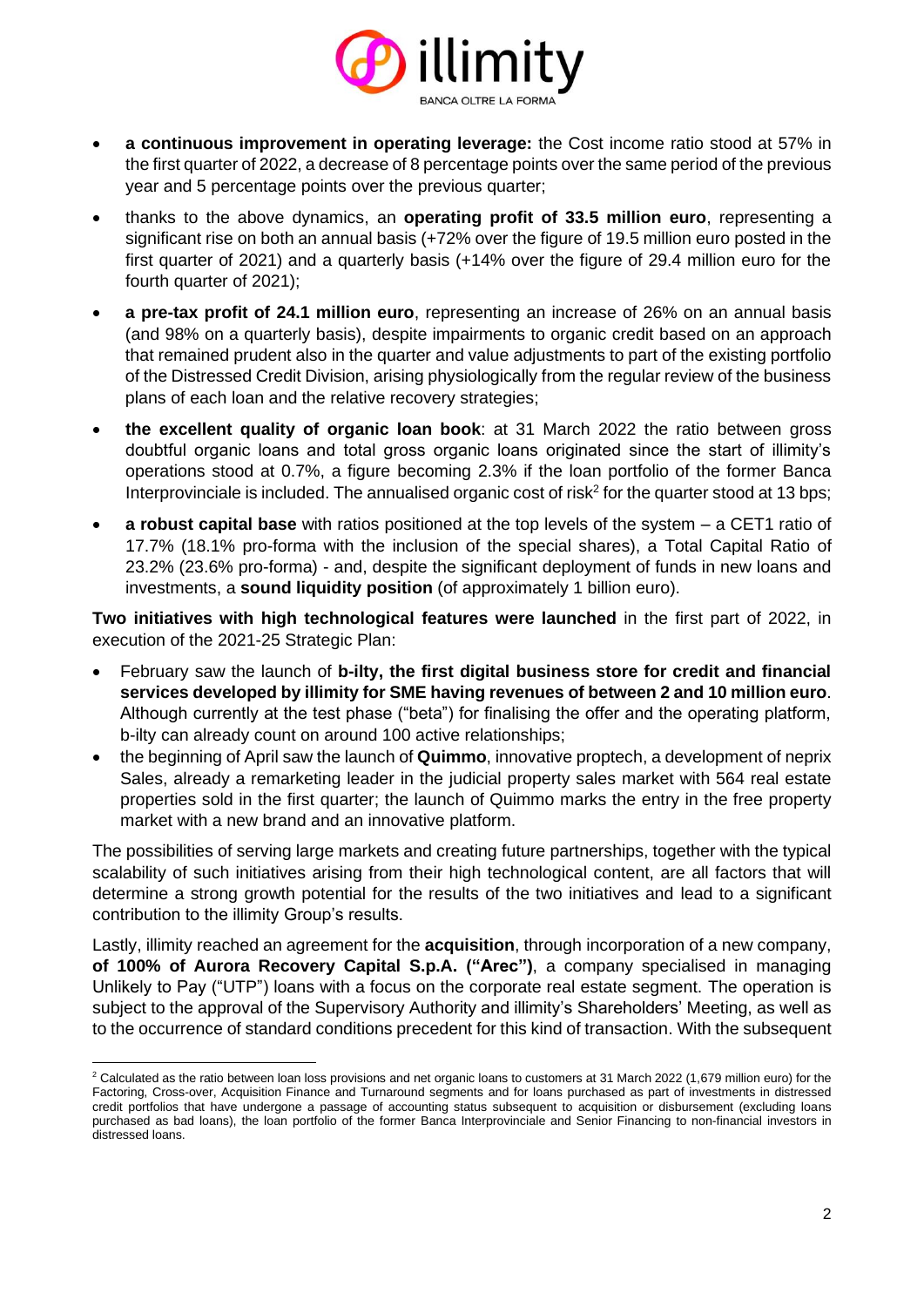

integration of Arec in neprix, the latter will further strengthen its market positioning and significantly expand the number of its third party servicing mandates, increasingly asserting itself as a market servicer and being able to count on a consolidated experience, a brand and a high level of reliability recognised by the market. This transaction is expected to lead to significant synergies:

- in servicing activities deriving from the further opening up of neprix to third party asset management mandates;
- in strengthening deal structuring expertise which it is expected will generate additional fees from complex transactions originated by the illimity Group;
- in terms of optimisation of management and subsequent value-enhancement of the real estate assets under management – which will translate into higher divestment values with positive effects on the performance of managed loans;
- in co-investment opportunities for illimity alongside other investors in UTP positions identified on the market, including in senior financing.

Management estimates that the acquisition and potential synergies above mentioned will have a positive effect on the illimity Group's pre-tax profit of around 8 million euro in 2023 and around 11 million euro in 2025, incremental to the targets included in the 2021-25 Strategic Plan. As of 2025, pre-tax profit of the combined entity would therefore set at over 30 million euro. For further information about the transaction, please refer to the press release published today.

**Corrado Passera**, **CEO** and **Founder** of **illimity**, commented: "*The solid results we have achieved in the first quarter allow us to look ahead to the rest of the year with great optimism.* 

*In this respect a new growth phase has opened up for illimity: our markets of reference - performing, restructuring and distressed credit – will become even bigger in the current scenario, and the significant generation of new investments and loans in the first quarter, together with the robust pipeline, indicate that this trend will continue.*

*We are proud to have launched two highly technological initiatives over the past few months which are capable of further supporting illimity's growth path and can serve enormous markets with unsatisfied needs: b-ilty, the first complete digital platform for credit and financial services for SMEs, and Quimmo, the extremely innovative proptech that will revolutionise the free property market. If to these we add HYPE, which continues to consolidate its leadership on the Italian fintech market, we can truly say that illimity is increasing its technological component even further and significantly, driving growth and value creation for all our stakeholders.*

In addition, the purchase of Arec enables us to strengthen our positioning in UTP credit *management with a particular focus on the large ticket corporate real estate segment and puts us in a position for grasping the key market opportunities that will arise in the future.*

Lastly, there is a very rich pipeline of new business opportunities and, as forecast, 2022 will be the *year when the first significant synergies with the ION Group will start materialising.*

*The first results for 2022 are in line with the growth and earnings trajectory included in the 2021-25 Strategic Plan (net profit exceeding 240 million euro in 2025), as confirmation that our business model remains sound even in the current macroeconomic situation."*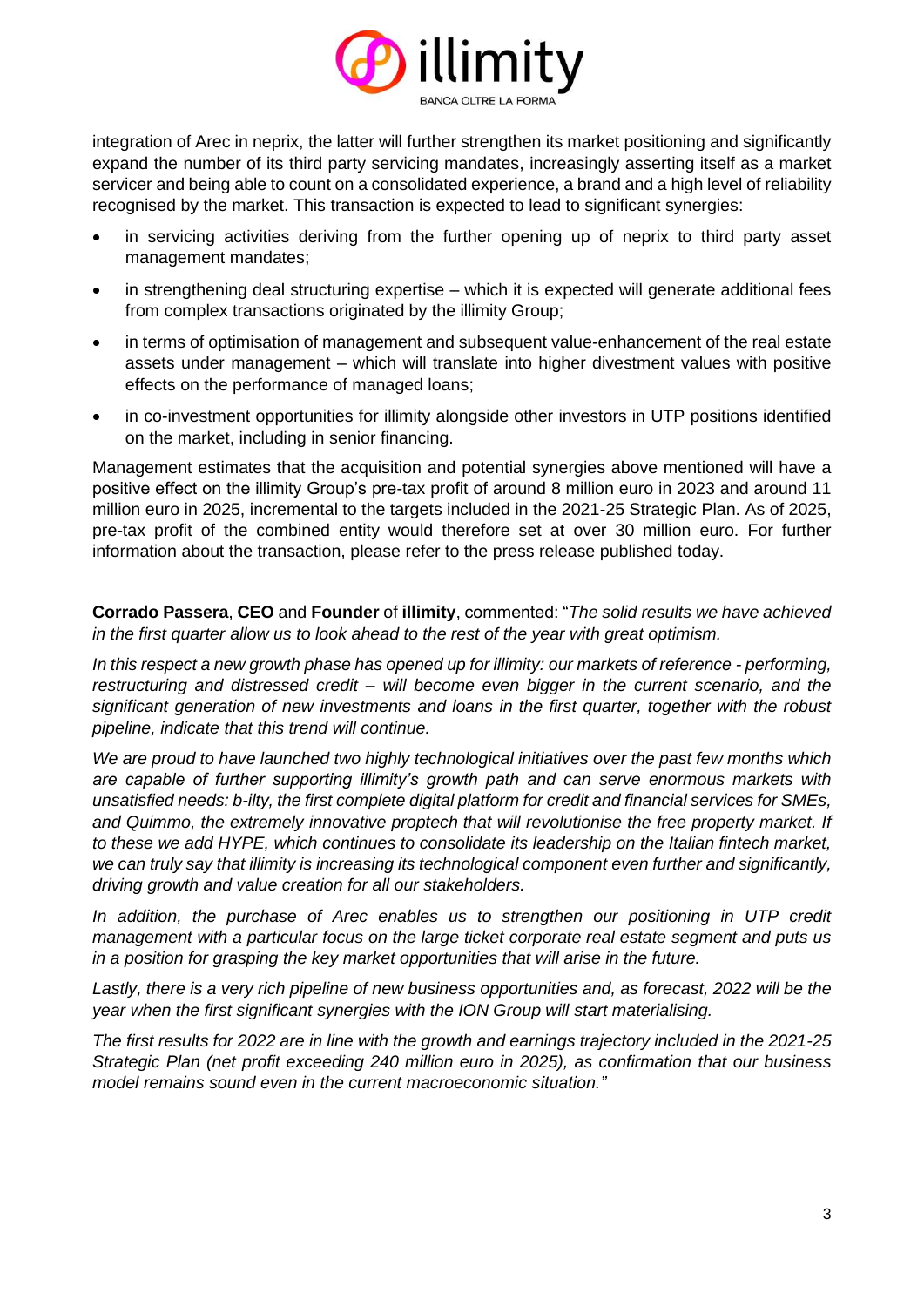

### **Key balance sheet figures**

| Figures in millions of euro                                         |                          |               |                |                                 |                                       |
|---------------------------------------------------------------------|--------------------------|---------------|----------------|---------------------------------|---------------------------------------|
| <b>Reclassified Balance sheet</b>                                   | 31.03<br>2021            | 31.12<br>2021 | 31.03<br>2022  | Δ<br>31.03.2022 /<br>31.12.2021 | $\Delta$<br>31.03.2022/<br>31.03.2021 |
| Cash and cash equivalent                                            | 752                      | 508           | 695            | 37%                             | (8)%                                  |
| Due from banks and other financial institutions                     | 657                      | 468           | 215            | (54)%                           | (67)%                                 |
| <b>Customer loans</b>                                               | 2,234                    | 2,762         | 2,832          | 3%                              | 27%                                   |
| - Distressed Credit <sup>1</sup> investments                        | 973                      | 923           | 938            | 2%                              | (4)%                                  |
| - Distressed Credit <sup>1</sup> senior financing                   | 316                      | 336           | 402            | 20%                             | 27%                                   |
| - Growth Credit <sup>2</sup>                                        | 869                      | 1,434         | 1,421          | (1)%                            | 64%                                   |
| - Cross-over & Acq. Finance <sup>3</sup>                            | 452                      | 628           | 643            | 2%                              | 42%                                   |
| - Turnaround                                                        | 260                      | 438           | 488            | 11%                             | 88%                                   |
| - Factoring                                                         | 157                      | 368           | 289            | $(21)\%$                        | 84%                                   |
| - b-ilty                                                            | $\overline{\phantom{a}}$ | 3             | $\overline{7}$ | 173%                            | n.s.                                  |
| - Non-core former Banca Interprovinciale                            | 76                       | 66            | 64             | (3)%                            | (16)%                                 |
| Financial assets Held To Collect (HTC) <sup>4</sup>                 |                          |               | 108            | n.s                             | n.s.                                  |
| Financial Assets Held To Collect & Sell (HTCS) <sup>5</sup>         | 310                      | 300           | 424            | 42%                             | 37%                                   |
| Financial assets measured at FVTPL <sup>6</sup>                     | 50                       | 77            | 82             | 7%                              | 63%                                   |
| Investments in associates and companies subject to<br>joint control | 86                       | 80            | 78             | (2)%                            | (9)%                                  |
| Goodwill                                                            | 36                       | 36            | 36             |                                 | 0%                                    |
| Intangible assets                                                   | 33                       | 49            | 52             | 7%                              | 57%                                   |
| Other assets (incl. Tangible and tax assets)'                       | 157                      | 382           | 400            | 5%                              | 154%                                  |
| <b>Total assets</b>                                                 | 4,316                    | 4,661         | 4,922          | 6%                              | 14%                                   |
| Due to banks                                                        | 627                      | 411           | 412            | 0%                              | (34)%                                 |
| Due to constumers                                                   | 2,568                    | 2,818         | 3,065          | 9%                              | 19%                                   |
| Other liabilities                                                   | 302                      | 500           | 505            | 1%                              | 67%                                   |
| Shareholders' Equity                                                | 665                      | 773           | 777            | 1%                              | 17%                                   |
| <b>Other liabilities</b>                                            | 154                      | 159           | 163            | 3%                              | 6%                                    |
| <b>Total liabilities</b>                                            | 4,316                    | 4,661         | 4,922          | 6%                              | 14%                                   |
| Common Equity Tier 1 Capital                                        | 530                      | 642           | 646            | 1%                              | 22%                                   |
| <b>Risk Weighted Assets</b>                                         | 3,018                    | 3,411         | 3,662          | 7%                              | 21%                                   |

*1. Distressed Credit Division, formerly the DCIS Division. 2. Growth Credit Division, formerly the SME Division.*

*3. This figure includes part of the net loans to existing customers of Banca Interprovinciale, which due to their features are considered consistent with illimity's Growth Credit segment. It also includes the corporate high-yield bonds classified as HTC.*

*4. This includes the Bank's securities portfolio classified at amortised cost.*

*5. HTCS: financial assets measured at fair value through comprehensive income. This item includes the Bank's securities portfolio and any loans of the Distressed Credit Division that are likely to be sold.*

*6. FVTPL: other financial assets at fair value through profit or loss. This item includes equity financial instruments purchased as part of Turnaround transactions, junior tranches of securitised non-performing loans acquired as part of Senior Financing transactions and investments in distressed energy credit purchased as part of the DC Division's activities.*

*7. This includes assets of ca. 69 million euro deriving from the purchase of tax credits (the "Ecobonus" scheme) and senior notes of ca. 38 million euro resulting from the securitisation of a portfolio of non-performing loans classified as assets held for sale. Any failure of the above figures to reconcile arises exclusively from rounding.*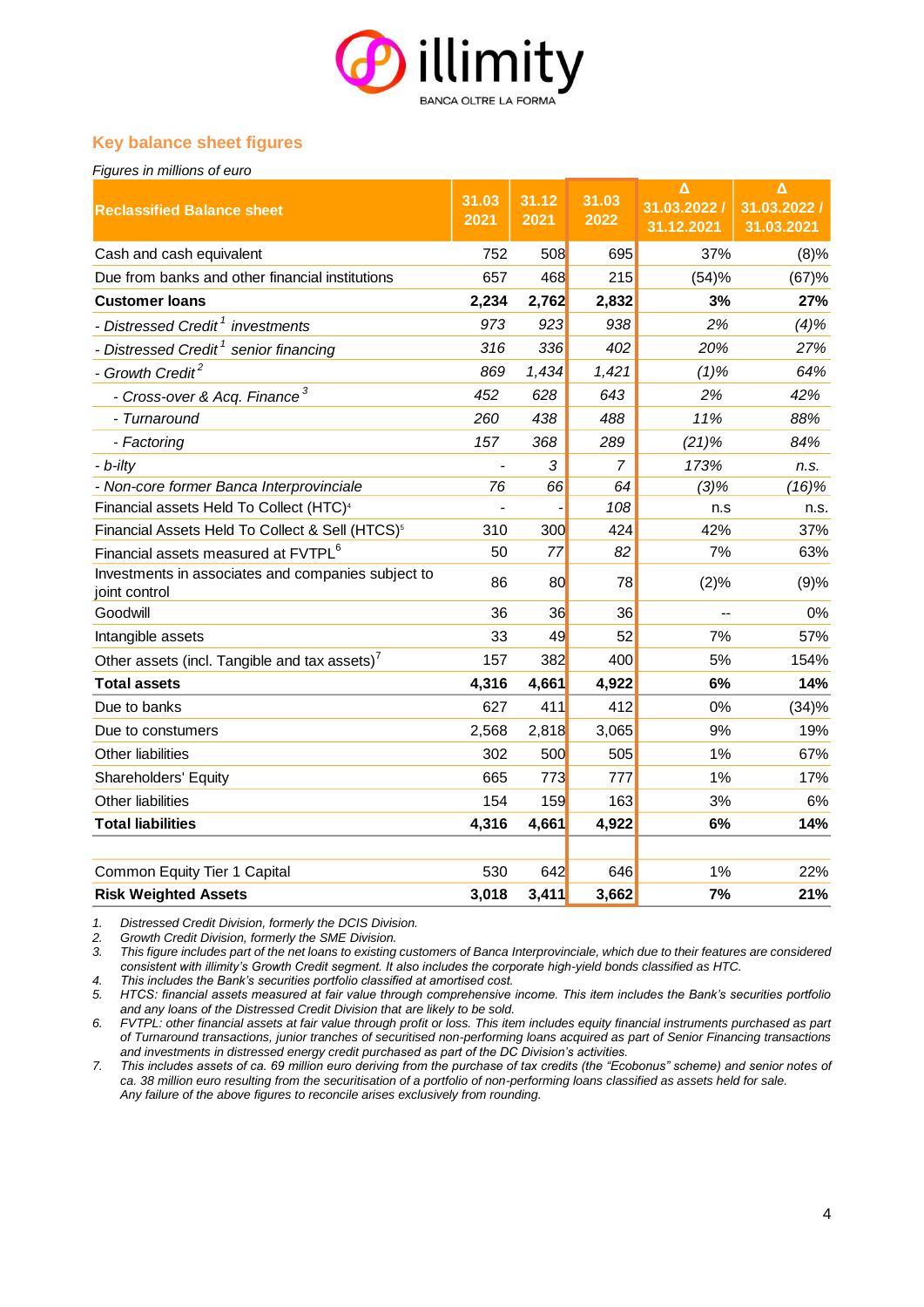

At 31 March 2022, the Bank's **total assets** stood at **4.9 billion euro**, an increase of 6% over the end of 2021 and 14% over the same period of the previous year.

Included in this figure are **net customer loans and investments** which at the end of March 2022 exceeded **2.8 billion euro**, up by 3% over the previous quarter and by 27% over 31 March 2021. The main contribution to growth was provided by the Distressed Credit Division – which rose by 6% over December 2021 and 4% over the same period of the previous year – driven above all by Senior Financing and the growth in the Real Estate segment. Volumes in the Growth Credit fell slightly over the figure at the end of 2021 (while there was an increase of 64% over the same period of the previous year) due to the early termination of a number of significant loans and the fall in the stock of net customer loans in the Factoring segment, owing to the typical seasonality of this business and the increased rotation, almost entirely offset by the tonic dynamic of new loans and investments at other business lines during the quarter. The recognition of the early net receivables arising from b-ilty in the quarter should also be noted.

The quality of the Bank's loan portfolio remains positioned at the top levels of the system. **Gross doubtful organic loans relating to the new business originated by illimity stood at 10.9 million euro at the end of March 2022**, leading to a ratio between gross doubtful organic loans and total gross organic loans of approximately **0.7%**<sup>3</sup> . Including also the portfolio inherited from Banca Interprovinciale, the stock of gross doubtful organic loans rises to 39.7 million euro, corresponding to a **ratio between gross doubtful organic loans and total gross organic loans of 2.3%**, effectively unchanged compared to the previous quarter and one of the best in the Italian banking system. The corresponding stock of **net doubtful organic loans** amounted to 21.2 million euro at 31 March 2022, equal to a **ratio between net doubtful organic loans and total net organic customer loans of 1.3%**, this too effectively unchanged over the end of the previous quarter.

The Bank's **liquidity** – which consists of cash, the net adjusted interbank position and high-quality liquid securities – reached **ca. 1 billion euro** at the end of the first quarter of 2022 and remained available for use in financing the Bank's pipeline of new business volumes.

illimity's **securities portfolio** reached ca. **532 million euro** at the end of March 2022, rising by 77% over the figure of 300 million euro posted at the end of 2021 and by ca. 72% over that at the end of March 2021. Of particular note is the diversification of the Bank's securities portfolio with the introduction, at the beginning of 2022, of the strategy of investment in **securities at amortised cost (so called Hold to Collect strategy – "HTC")** which runs alongside the strategy of investment in securities at fair value through comprehensive income (so called Hold to Collect and Sell strategy – "HTCS"). The HTC securities – which amounted to ca. 108 million euro at the end of March 2022 – enable illimity to optimise the various durations of the portfolio (with the Hold to Collect and Sell securities focused on shorter maturities going forward), at the same time maintaining a neutral effect on the Bank's liquidity, to optimise the effect on the result and to reduce the exposure of the Bank's own funds to market volatility. The Hold to Collect and Sell ("HTCS") securities reached ca. 424 million euro at the end of March 2022, a rise of 41% over the figure of 300 million euro posted at the end of December 2021 and 37% over that at the end of March 2021. The HTCS securities portfolio mark-to-market net of tax stood at negative 18.9 million euro at the end of the quarter (5.8 million euro in the previous quarter), due to the recent performance of the financial markets; the figure is, however, in line with the expected sensitivity of the portfolio to a change in interest rates

<sup>&</sup>lt;sup>3</sup> Calculated using total gross organic customer loans excluding the loans portfolio of the former Banca Interprovinciale amounting to

<sup>1,595</sup> million euro at 31 March 2022.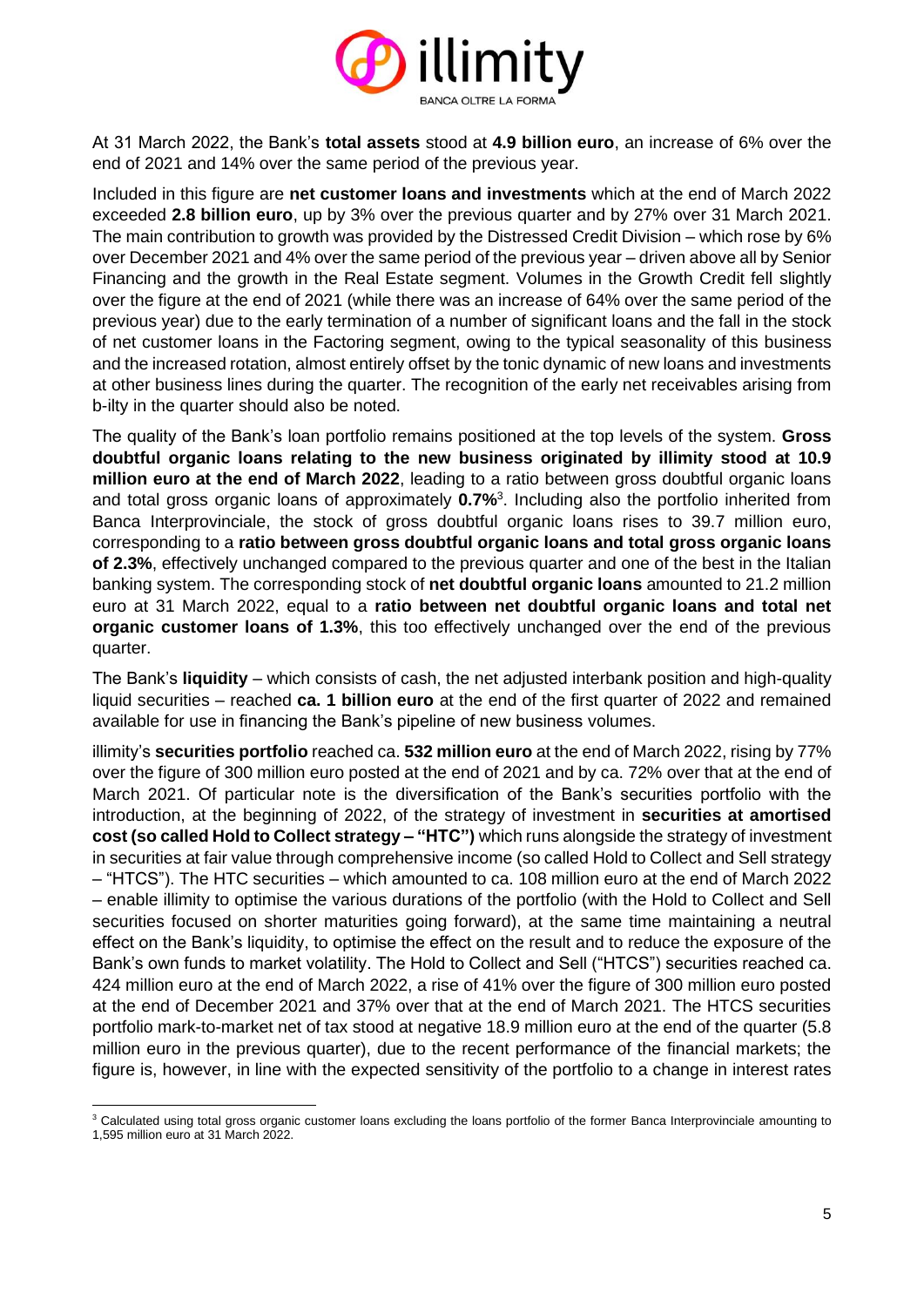

and credit risk. Taken as a whole, approximately 70% of the securities portfolio consisted of Italian government bonds, 19% of senior bonds and 11% of subordinated bonds.

The line item "**Other assets**" consists of balances arising from the purchase of tax credits – the government's "Ecobonus" scheme – the total amounting to ca. 69 million euro, a figure which stood at 92 million at the end of 2021. This activity has been reduced in line with an estimate of fiscal capacity of the Bank in light of the recent changes restricting the sale of tax credits to other financial institutions.

**Total financing** stood at circa **4.0 billion euro** at the end of March 2022 representing an increase of 7% over the figure at the end of December 2021 and 14% over that at the end of March 2021.

**CET1 Capital** increased to ca. **646 million euro** in the first quarter of 2022, supported mainly by the net profit for the quarter, net of the accrual made, for the first time since the start of operations, of the portion of the dividend arising from the quarter's profits in line with the dividend policy established for 2022, the decrease in intangible assets and the release of deferred tax assets recognised in previous periods, substantially offset by the increased negative mark-to-market booked at the end of the first quarter of 2022.

**Risk-weighted assets** (RWAs) rose by 7% over the previous quarter to ca. **3.7 billion euro**, mainly due to the increase in loans and investments in the first quarter of 2022. The ratio between the Bank's RWAs and total assets, slightly increasing over the previous quarter, remained at around 74%.

As a result of these dynamics, illimity's **CET1 Ratio** continued to be robust at **17.7%** at the end of March 2022. If special shares of 14.4 million euro are included in own funds, the Bank's pro-forma CET1 Ratio becomes 18.1%.

The **Total Capital Ratio**, which includes the 200 million euro Tier 2 subordinated bond in regulatory capital, amounted to **23.2%** (and 23.6% if the special shares are included).

The **Liquidity Coverage Ratio (LCR)** stood at **approximately 220%** at the end of March 2022, confirming a considerable liquidity buffer, while the **Net Stable Funding Ratio (NSFR)** was **significantly above minimum regulatory requirements**.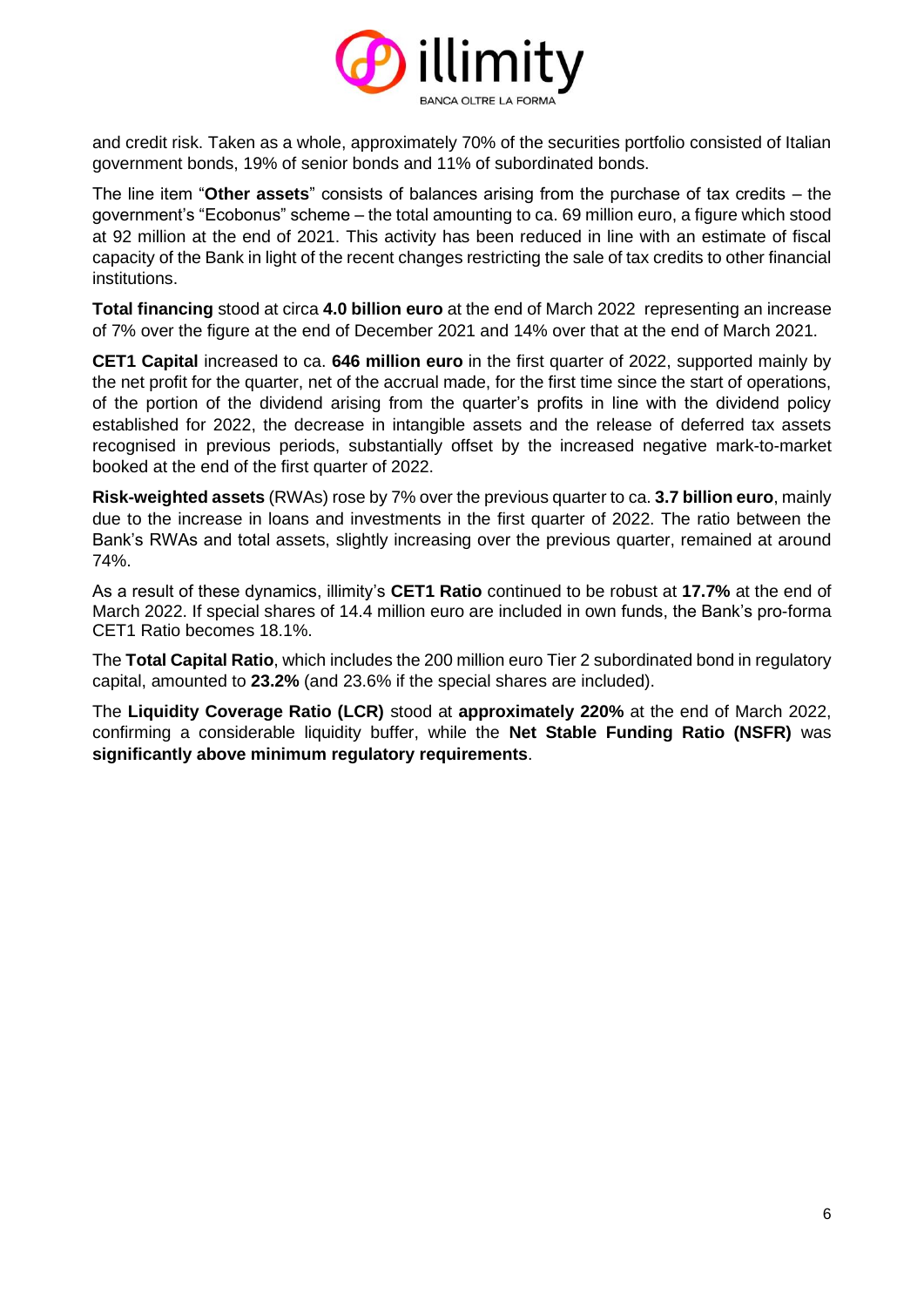

### **Key income statement figures**

| Figures in millions of euro                                           |             |        |             |              |           |
|-----------------------------------------------------------------------|-------------|--------|-------------|--------------|-----------|
| <b>Reclassified Income Statement</b>                                  | <b>1Q21</b> | 4Q21   | <b>1Q22</b> | Δ<br>$Q/Q$ % | Δ<br>Y/Y% |
| Interest income                                                       | 46.0        | 50.8   | 51.7        | 2%           | 13%       |
| Interest expenses <sup>1</sup>                                        | (14.8)      | (16.4) | (15.7)      | (4%)         | 6%        |
| Net interest income                                                   | 31.2        | 34.5   | 36.0        | 5%           | 16%       |
| Net fees and commissions                                              | 4.9         | 11.6   | 12.8        | 10%          | 160%      |
| Net result from trading and fair value assets                         | 3.8         | 6.2    | 2.8         | (55%)        | (28%)     |
| Net other income/expenses                                             | 2.0         | 6.6    | 6.3         | (5%)         | 213%      |
| Profit from closed purchased distressed credit positions <sup>2</sup> | 11.4        | 19.0   | 20.6        | 8%           | 80%       |
| Gain (loss) from disposal of investments                              | 2.3         |        |             |              | n.s.      |
| <b>Operating income</b>                                               | 55.7        | 77.8   | 78.5        | 1%           | 41%       |
| Staff costs                                                           | (16.6)      | (22.2) | (20.7)      | (7%)         | 24%       |
| Other operating expenses                                              | (16.5)      | (23.3) | (20.8)      | $(11\%)$     | 26%       |
| Depreciation & Amortisation                                           | (3.0)       | (2.9)  | (3.4)       | 18%          | 15%       |
| <b>Operating costs</b>                                                | (36.1)      | (48.5) | (44.9)      | (7%)         | 24%       |
| <b>Operating profit</b>                                               | 19.5        | 29.4   | 33.5        | 14%          | 72%       |
| Loan loss provision charges                                           | 0.8         | 0.6    | (0.5)       | n.s.         | n.s.      |
| Value adjustments on purchased distressed credit                      | 3.9         | (14.1) | (4.6)       | (67%)        | n.s.      |
| Value adjustments on securities and loans to banks                    | (1.6)       | (0.4)  | (0.5)       | 25%          | (69%)     |
| Other net provisions for risks and charges                            | (0.0)       | (0.2)  | (0.0)       | (87%)        | 12%       |
| Other income from equity investments                                  | (2.1)       | (1.8)  | (1.8)       | 2%           | (14%)     |
| Contribution to banking sector schemes                                | (1.4)       | (1.4)  | (2.0)       | 45%          | 40%       |
| Profit (loss) before tax                                              | 19.1        | 12.1   | 24.1        | 98%          | 26%       |
| Income tax                                                            | (6.5)       | 7.3    | (8.4)       | n.s.         | n.s.      |
| Net result                                                            | 12.6        | 19.4   | 15.7        | (19%)        | 25%       |

*1. This item does not include costs relating to leasing liabilities, which have been classified as administration costs; on the other hand, it includes commission expenses and stamp duty related to deposits on the Raisin platform.*

*2. Gains from the definitive closure of non-performing exposures either through disposal to third parties or through a discounted payoff strategy ("saldo e stralcio") agreed with the debtor.* 

*Any failure of the above figures to reconcile arises exclusively from rounding.*

illimity ended the first quarter of 2022 with profits in line with the growth path envisaged as part of its 2021-25 Strategic Plan, posting a net profit of **15.7 million euro (+25% y/y)**.

**Net interest income** in the first quarter of 2022 totalled ca. **36.0 million euro**, a rise of approximately 5% over the fourth quarter of 2021 and of 16% over the same period of the previous year. Of this total, **51.7 million euro** came from **interest income**, this too increasing on a quarterly basis, by 2% (13% y/y), which in particular benefited from the contribution made by the Growth Credit Division, while **interest expense** fell to **15.7 million euro**, representing a decrease of 4% on a quarterly basis (+6% y/y) as the effect of a rebalancing of funding towards funding instruments with a more contained cost.

**Net fees and commissions** continued their constant growth in the first quarter of 2022 to reach **12.8 million euro**, corresponding to a rise of 10% on a quarterly basis and of 160% over the same quarter of the previous year. This positive dynamic is mainly due to loans disbursed by the Growth Credit Division, the excellent performance of the Investment Banking Division and fees and commissions received for the remarketing of real estate and capital goods by neprix Sales (now incorporated into Abilio S.p.A.), which benefited from a particularly vigorous real estate market during the first part of 2022.

The majority of **net profit from trading activities and assets accounted for at fair value** arose from revenues earned from the Bank's ordinary investment activity and from customer services and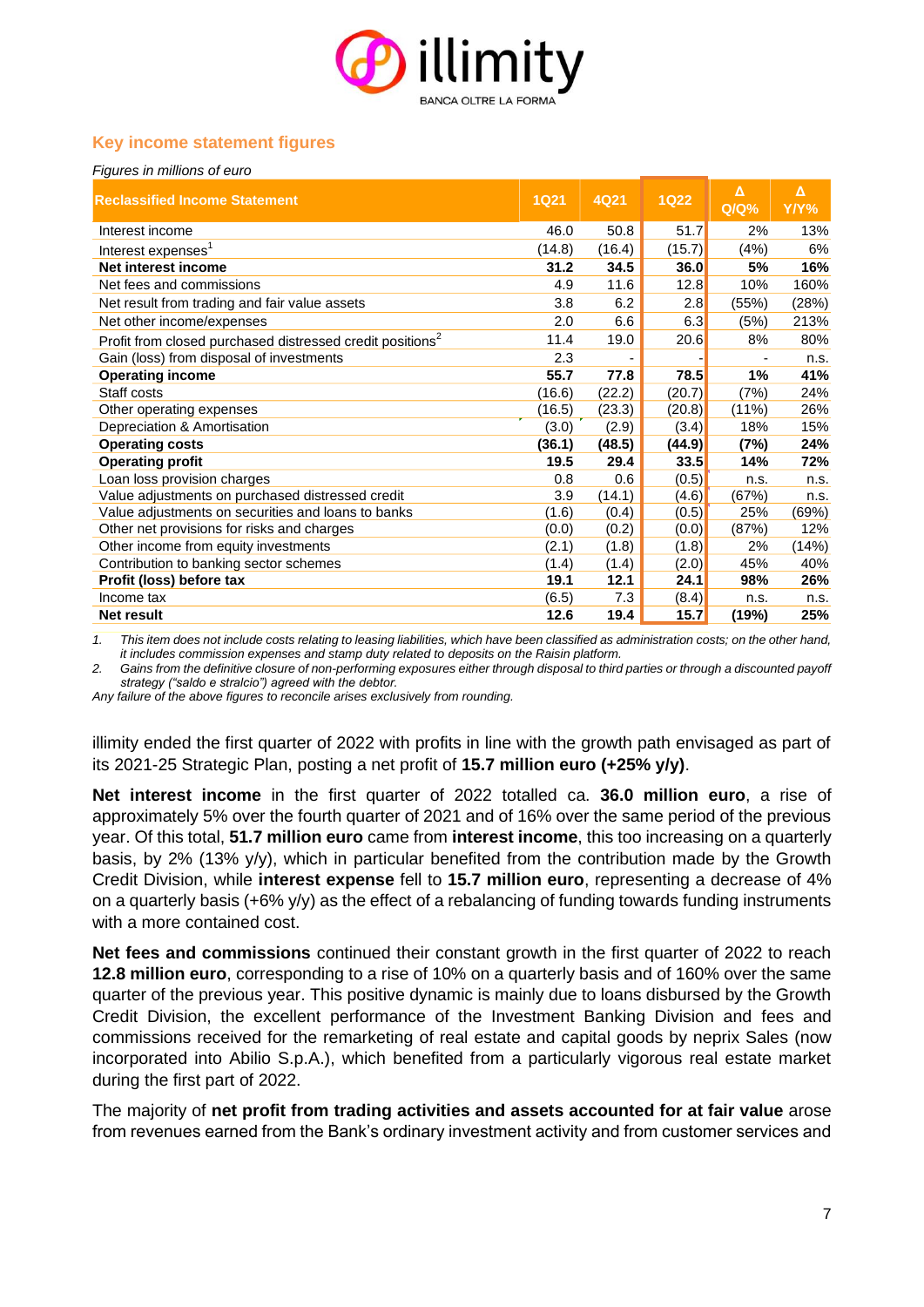

fell to **2.8 million euro** in the first quarter of 2022 (-55% q/q and -28% y/y). This item includes net profit of 1.3 million euro arising from the Distressed Credit Division's **workout strategies**, which are classified as part of the **net result from trading** as they regard financial instruments relating to the Energy and Real Estate sectors accounted for at fair value. The item also includes a positive contribution of 1.2 million euro<sup>4</sup> arising from the interest rate risk hedging activity carried out for customers by the Investment Banking Division.

**Other operating income** of **6.3 million euro** (-5% q/q and +213% y/y) includes the **quarterly revenue** of 4.25 million euro **due under the licence agreement entered into with the ION Group** for the use of the IT system developed by illimity. This agreement was developed as part of a strong strategic alliance with the ION Group which will give rise to important synergies, currently being developed, in all of the illimity Group's activities.

**Profit from closed distressed credit positions** continued to be a significant and distinctive component of illimity's revenues, amounting to **20.6 million euro** in the first quarter of 2022 (+8% q/q and +80% y/y). This income arises almost exclusively from the Distressed Credit Division and was generated from the final settlement of positions using "discounted payoff" transactions and from the sale of positions.

As a result of the above items, **operating income** reached **78.5 million euro** in the first quarter of 2022, representing a rise of 41% over the same period of the previous year and 1% over the fourth quarter of 2021. There was a good balance between the various sources of revenue, with net interest income representing ca. 46% of operating income.

**Operating costs** for the first quarter of 2022 amounted to ca. **44.9 million euro** (-7% q/q), up by 24% over the first quarter of 2021, mainly as the result of the rise in numbers of the Bank's staff and the investments in the new initiatives that will begin to produce results during the rest of 2022 and which will make a significant contribution to the Bank's growth over the next few years. In particular, it should be noted that from the fourth quarter of 2021 the contribution to banking sector schemes has been separated out as a specific item in the Group's income statement, with the resulting effect on the presentation of operating costs, in line with industry practice.

As a consequence of the above dynamics, the **Cost income ratio for the first quarter of 2022 closed at 57%, a decrease of 5 percentage points over the previous quarter and 8 percentage points over the first quarter of 2021**.This result is in line with the forecasts included in the 2021- 25 Strategic Plan which – it is recalled – envisages that the Cost income ratio will drop to below 50% in 2023 and decrease further to below 40% in 2025.

**Net adjustments to organic loans of 0.5 million euro** were recognised during the quarter (compared to 0.6 million euro in fourth quarter 2021 and 0.8 million euro net write-backs in first quarter 2021), which despite a significant rise in business volumes reflected the high proportion of loans with public guarantees (around 60% of new loans disbursed during the quarter by the Growth Credit Division in Cross-over, Acquisition Finance and Turnaround segments), the excellent quality of the portfolio of existing loans, the release of provisions arising from the early termination of certain positions in the Growth Credit Division and the return to performing status of certain "nonorganic" distressed positions, managed with this in view. As a result of this dynamic, **the organic** 

<sup>4</sup> Non-accounting figure.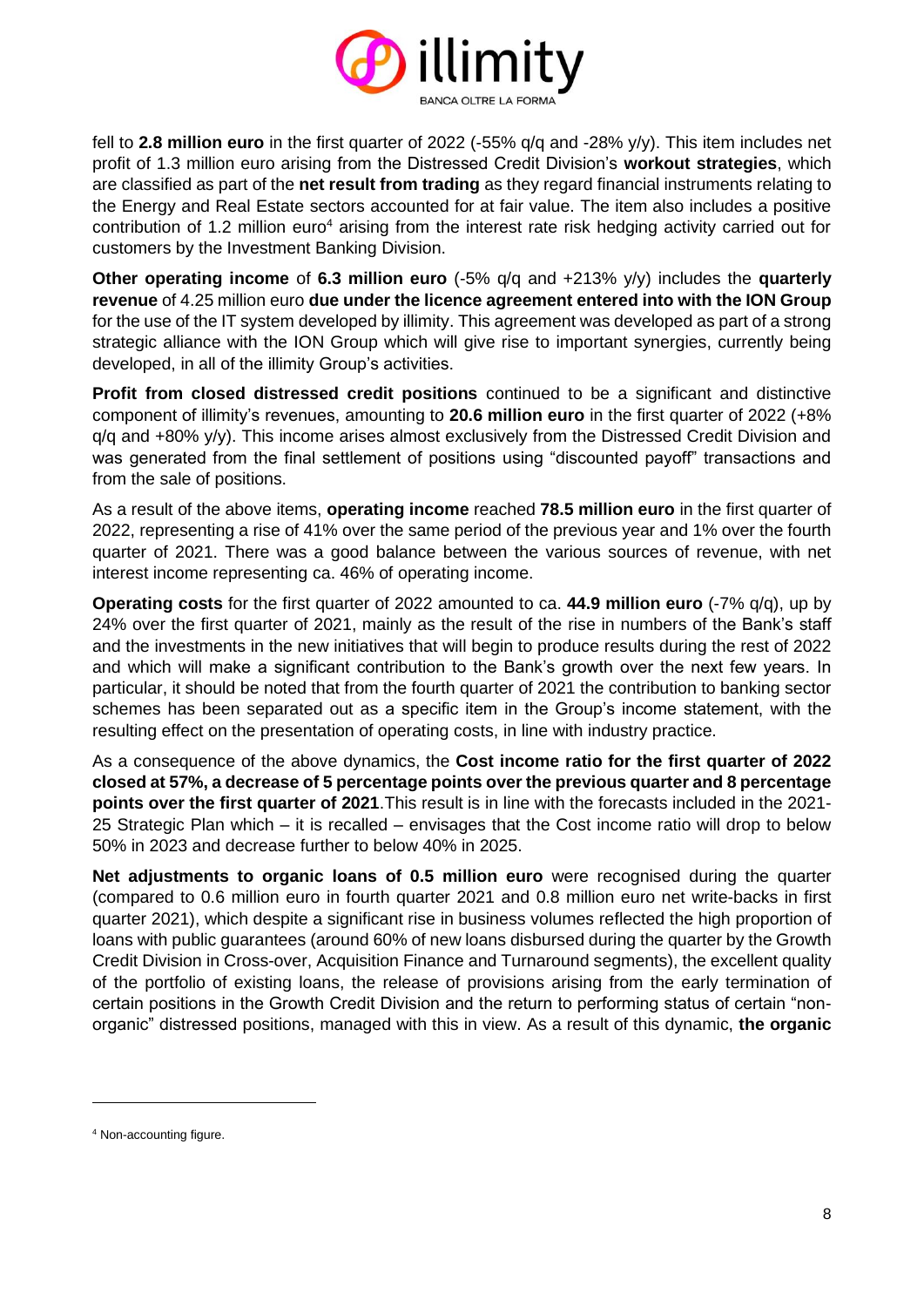

**cost of risk<sup>5</sup> for the first quarter of 2022** accordingly stood at particularly contained levels and amounted to **13 bps**. The Bank performs an active and thorough monitoring of its loans, especially regarding the direct and indirect exposures of its customers given the current turbulence of the macroeconomic situation.

During the first quarter of 2022 the Bank recognised **net write-downs of purchased distressed credit** of ca. **4.6 million euro** (write-downs amounted to 14.1 million euro in the fourth quarter of 2021 with net reversals of 3.9 million euro in the first quarter of 2021), mainly as the result of a change in workout strategy (from extrajudicial to judicial) and the updating of the business plan for certain positions in the Distressed Credit Division.

The **pro-rata consolidation of HYPE** led to a loss of **1.7 million euro**<sup>6</sup> in the first quarter of 2022, accounted for as **other income from equity investments**. It is recalled that HYPE's results are consolidated using the equity method and that these results, in addition to only partially benefiting from the contribution expected to arrive from the new Open banking services and products launched at the end of September 2021, reflect the anticipation of certain investments designed to strengthen the company's technological infrastructure and organisational structure.

The quarter accordingly closed with a **pre-tax profit** of **24.1 million euro**, value almost doubled compared to the previous quarter and exceeding the first quarter of 2021 by 26%.

After charging income tax of 8.4 million euro, **net profit amounted to 15.7 million euro**, up by 25% over the same period of the previous year (and down by 19% over the previous quarter, which however included the contribution of the net tax benefit of 10.9 million euro arising from the fiscal recognition of the goodwill, pursuant to article 15, paragraph 10-*ter* of Decree Law no. 185/2008, charged on the higher value recognised in the consolidated balance sheet on the purchase of the 50% interest in HYPE).

<sup>&</sup>lt;sup>5</sup> Calculated as the ratio between loan loss provisions and net organic loans to customers at 31 March 2022 (1,679 million euro) for the Factoring, Cross-over, Acquisition Finance and Turnaround segments and for loans purchased as part of investments in distressed credit portfolios that have undergone a passage of accounting status subsequent to acquisition or disbursement (excluding loans purchased as bad loans), the loan portfolio of the former Banca Interprovinciale and Senior Financing to non-financial investors in distressed loans.

<sup>&</sup>lt;sup>6</sup> In the first quarter of 2022, the item "Other income from equity investments" also includes a loss of ca. 0.1 million euro arising from the pro-rata portion of the investment in SpicyCo S.r.l..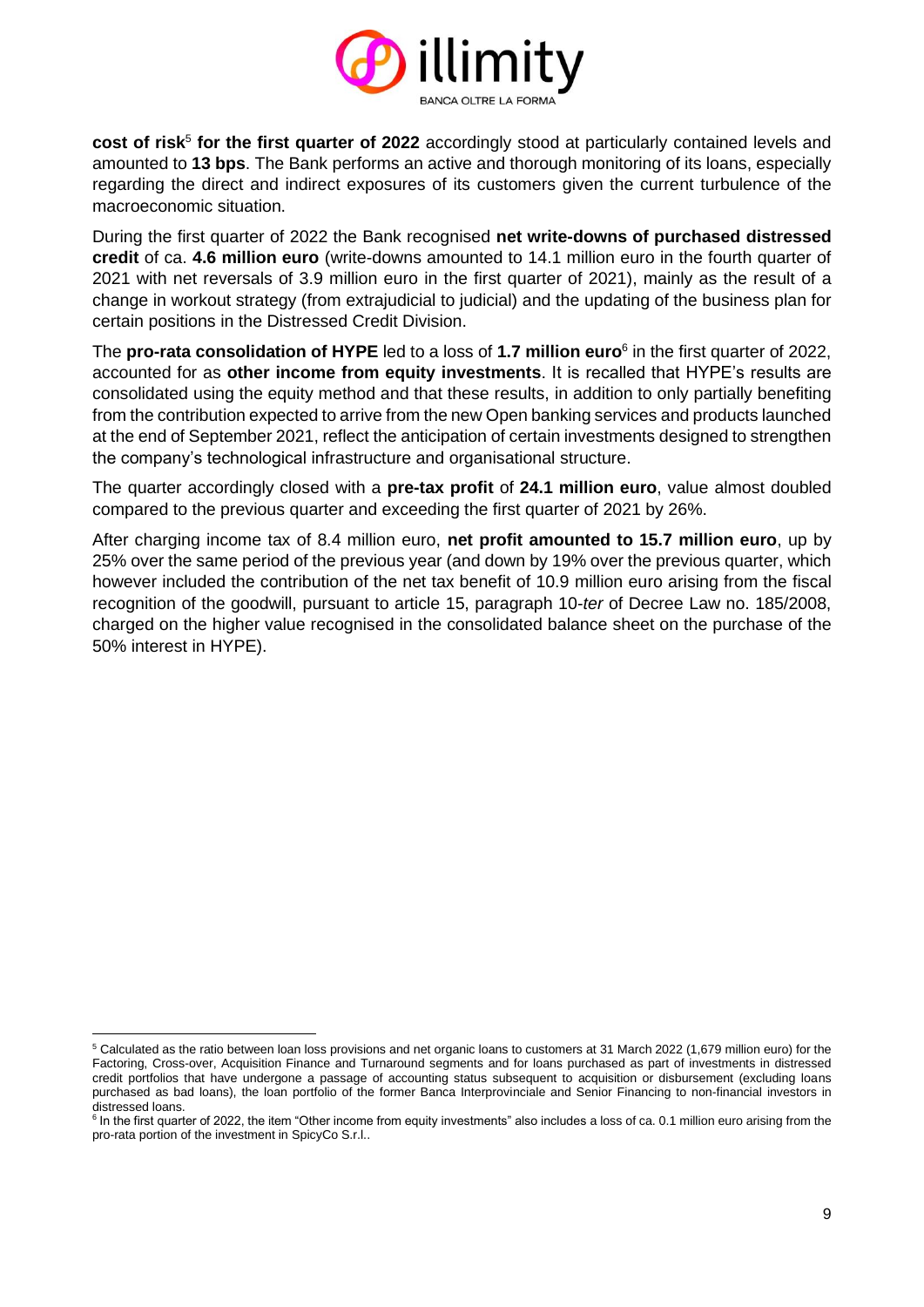

#### \*\*\* **Contribution of the business units to the Group's results**

The following table sets out the key figures summarising the way in which the illimity Group's business segments evolved during the first quarter of 2022.

Given its increasing contribution to consolidated results, the Investment Banking segment is reported separately from the Growth Credit Division for the first time in the first quarter of 2022

| 1Q22, figures in million euro          | <b>Distressed</b><br><b>Credit</b><br><b>Division</b> | <b>Growth</b><br><b>Credit</b><br><b>Division</b> | Investment<br><b>Banking</b><br><b>Division</b> | <b>Direct</b><br><b>Banking</b><br><b>Division</b> | <b>SGR</b>               | <b>Corporate</b><br><b>Centre</b> | <b>Total</b> |
|----------------------------------------|-------------------------------------------------------|---------------------------------------------------|-------------------------------------------------|----------------------------------------------------|--------------------------|-----------------------------------|--------------|
| Net interest income                    | 26.5                                                  | 7.9                                               | 0.5                                             | 1.1                                                |                          | $\overline{\phantom{a}}$          | 36.0         |
| Net fees and commissions               | 3.5                                                   | 5.9                                               | 2.8                                             | $\overline{\phantom{0}}$                           | 0.6                      | $\overline{\phantom{a}}$          | 12.8         |
| Other income                           | 24.3                                                  | 0.8                                               | 0.5                                             | 3.5                                                | (0.1)                    | 0.7                               | 29.7         |
| <b>Operating income</b>                | 54.3                                                  | 14.6                                              | 3.8                                             | 4.6                                                | 0.5                      | 0.7                               | 78.5         |
| Staff costs                            | (7.3)                                                 | (3.1)                                             | (0.9)                                           | (1.9)                                              | (0.6)                    | (6.9)                             | (20.7)       |
| Other operating expenses and D&A       | (10.7)                                                | (1.7)                                             | (0.2)                                           | (4.5)                                              | (0.2)                    | (6.9)                             | (24.2)       |
| <b>Operating costs</b>                 | (18.0)                                                | (4.8)                                             | (1.1)                                           | (6.4)                                              | (0.8)                    | (13.8)                            | (44.9)       |
| <b>Operating profit</b>                | 36.3                                                  | 9.8                                               | 2.7                                             | (1.8)                                              | (0.3)                    | (13.2)                            | 33.5         |
| Provisions                             | (5.5)                                                 | 0.3                                               | (0.4)                                           | $\overline{\phantom{a}}$                           | $\overline{\phantom{a}}$ | $\overline{\phantom{a}}$          | (5.6)        |
| Other income from equity investments   | (0.1)                                                 |                                                   |                                                 | (1.7)                                              |                          |                                   | (1.8)        |
| Contribution to banking sector schemes | (0.3)                                                 | (0.4)                                             |                                                 | (0.4)                                              |                          | (0.9)                             | (2.0)        |
| Profit (loss) before tax               | 30.4                                                  | 9.7                                               | 2.3                                             | (3.9)                                              | (0.3)                    | (14.1)                            | 24.1         |
| Interest earning assets                | 1,698                                                 | 1,685                                             | 93                                              | 8                                                  | 0                        | 910                               | 4,394        |
| Other assets                           | 96                                                    | 120                                               |                                                 | 90                                                 |                          | 222                               | 528          |
| <b>RWA</b>                             | 2,112                                                 | 1,034                                             | 92                                              | 69                                                 | 3                        | 353                               | 3,662        |

#### **Distressed Credit Division**

The Distressed Credit Division ended the first quarter of 2022 by continuing as the main contributor to the consolidated results and posting an excellent result in terms of the generation of new business volumes.

At the end of March 2022, **net loans to customers** in the Distressed Credit Division stood at **1,340 million euro**, up by ca. 6% over December 2021 and by 4% over the figure at the end of March 2021.

In first quarter of 2022, the Distressed Credit Division originated new investments totalling **122 million euro**, a rise of ca. 160% over the business volumes originated in the first quarter of 2021 and amount representing over 40% of the total investments made throughout the year 2021. The new investments were driven by highly-specialised market segments such as public procurement claims and the Real Estate segment. The latter benefited from the considerable contribution arising from the partnership with Apollo Global Management Inc. set up to invest up to 500 million euro in distressed single name real estate loans in Italy. New investments of ca. 1 million euro were made in April 2022, to which should be added a further **15 million euro of loans approved but not yet booked** in April 2022. In addition, the pipeline of 325 million euro for the next few months is very robust.

In **Senior Financing**, new transactions gained significant momentum in the first quarter of 2022, with the amount of **57 million euro of disbursed loans** being almost five times the figure for the same quarter in 2021 and more than 80% of total disbursements made in 2021. The excellent performance in the quarter is above all attributable to loans backed by underlying public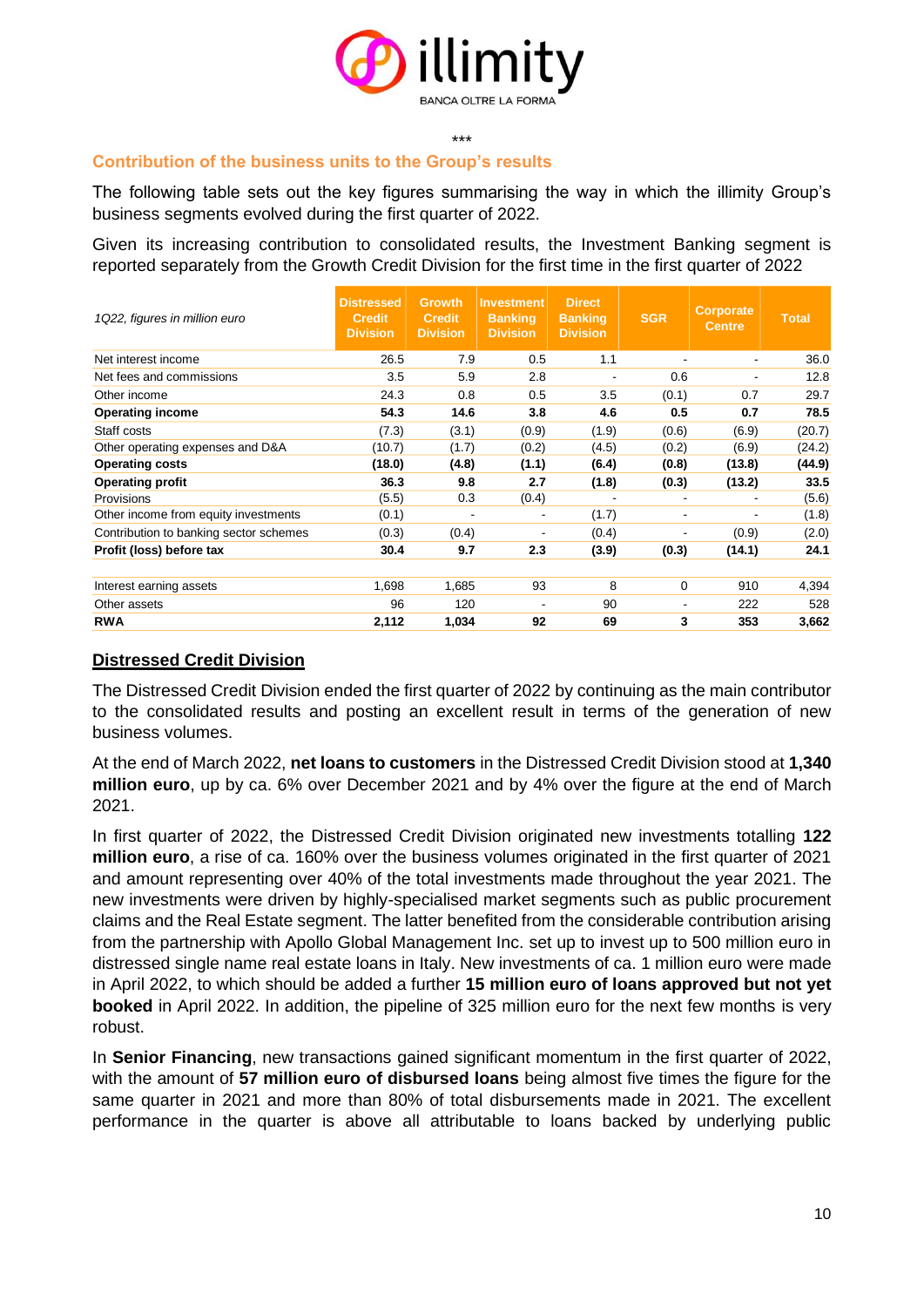

procurement claims, a segment which will moreover contribute to increasing the average profitability of the area. Loans amounting to a further 21 million euro were disbursed in April 2022, while the pipeline for Senior Financing for the next few months is also promising and amounts to 70 million euro.

The total assets managed by **neprix**, the illimity Group company specialising in servicing distressed corporate loans, stood at ca. **7.0 billion euro** at 31 March 2022 in terms of the gross book value ("GBV") of the loans serviced.

The key event for neprix in the quarter was the signing by illimity of the agreement for the purchase of Arec<sup>7</sup>. Founded in 2016 by institutional shareholders having proven experience in the management of distressed loans and real estate assets, Arec, with offices in Rome and Milan, is a leader in the management of UTP loans secured on real estate and medium-sized and large-scale property development projects having an average gross nominal value of ca. 30 million euro. With 2.1 billion euro of third party loans under management (at 31 December 2021), Arec is the third largest servicer on the Italian corporate UTP market and a primary operator for specialisation in UTPs. The combination of neprix and Arec will lead to the creation of a complete operator, a leader in servicing corporate distressed credit, which is capable of maximising the value of the various types of distressed loan, regardless of size, with specific focus on the UTP credit segment. neprix will further strengthen its market positioning with this operation, enhancing its management expertise in large-scale real estate deals, and significantly expand its third party management mandates, increasingly asserting itself as a market servicer and being able to count on a consolidated experience, a brand and a high level of reliability recognised by the market.

In addition, as announced in the press release of 11 February 2022 on the 4Q21 and FY21 results, the assets relating to neprix Sales, already a leader in judicial auction market in Italy, have been incorporated into a new company – Abilio S.p.A. – which on 5 April launched Quimmo, a latestgeneration platform created to cover the entire value chain (from the publication of real estate advertisements to agency services) of both judicial and free market real estate deals. Quimmo is the result of the experience gained by neprix Sales in the real estate brokerage market over the past few years and the Group's extensive technological expertise, and is aiming to generate revenues of over 60 million euro<sup>8</sup> in 2025, as envisaged in the 2021-25 Strategic Plan.

With **pre-tax profits of 30.4 million euro**, the Distressed Credit Division was the driver behind the Group's results for the first quarter of 2022. The Division's **Cost income ratio** remained at excellent levels, reaching 33% in the first quarter of 2022, effectively in line with the first quarter of 2021 and the 2021 year. The success of the Division's business model continues to be based on its excellent performance in collecting from existing portfolios, its ability to create value on a recurring basis through the dynamic management of distressed credit portfolios and lastly the winning decision to operate on a wide range of highly profitable asset classes that often belong to market niches.

#### **Growth Credit Division**

The Growth Credit Division continued its growth path, achieving very positive results also in the first quarter of 2022 in terms of both new business volumes originated and its contribution to consolidated profits.

 $7$  Further details can be found in the press release on this operation issued today

<sup>&</sup>lt;sup>8</sup> Including inter-company revenue.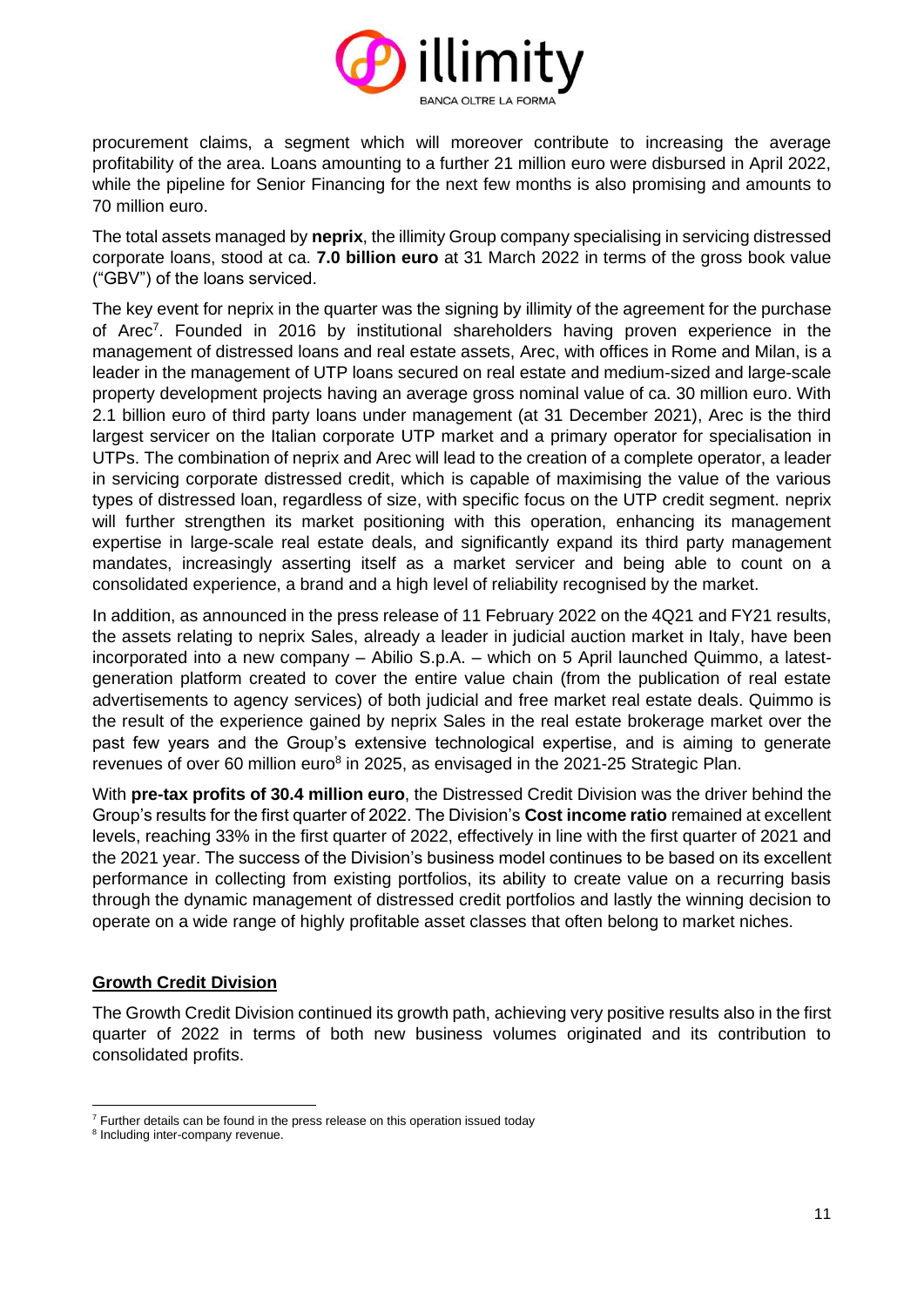

**Net customer loans** of the Division stood at **1,421 million euro**, up by 64% over 31 March 2021 and slightly down (by ca. 1%) on a quarterly basis, due above all to the seasonality typical of the Factoring business and the early repayment of certain positions.

The Cross-over & Acquisition Finance segment disbursed **new loans of 72 million euro** during the first quarter of 2022, a rise of ca. 14% over the first quarter of 2021. Around 50% of this new business consists of loans with public guarantees<sup>9</sup>, highly-profitable lending for the Bank due to the low risk profile and limited capital absorption. New lending amounted to around 7 million euro in April 2022, to which should be added loans of 39 million euro not yet booked but already approved. The pipeline for the upcoming months, including loans that have already been approved, is highly promising and amounts to 188 million euro.

The **Turnaround** segment continued its growth trajectory also in the first quarter of 2022, generating **new business volumes of 80 million euro** – more than five times the amount originated in the same quarter of the previous year – of which 70% backed by public guarantees. The momentum of this area continued in April 2022, with new business of 66 million euro being generated, to which should be added loans of 14 million euro not yet booked but already approved. The pipeline for the upcoming months, amounting to 99 million euro, confirms the dynamism seen in the past few quarters.

Taken as a whole, around 60% of the business originated by the Cross-over & Acquisition Finance and Turnaround segments in the first quarter of 2022 was backed by public guarantees.

**Factoring** generated **turnover of 332 million euro** in the first quarter of 2022, representing a rise of 67% over the first quarter of 2021. Net customer loans reached 289 million euro at 31 March 2022, representing an increase of 84% over March 2021, although falling by 21% over the fourth quarter of that year due to the seasonality typical of this business and increased loan rotation.

The Growth Credit Division ended the first quarter of 2022 with **operating income of 14.6 million euro** (+59% over the first quarter of 2021) and a **pre-tax profit of 9.7 million euro** (+59% over the first quarter of 2021). The results for the first quarter of 2022 were supported by volumes that were significantly higher than those of the same quarter of the previous year, which benefited net interest income, and by the significant contribution of fees and commissions characteristic of the Division resulting mainly from the disbursement of new loans.

As a result of the above dynamics, the **Cost income ratio**<sup>10</sup> **for the first quarter of 2022** closed at **33%**, a sharp rise over the first quarter of 2021 (47%) and 2021 as a whole (39%).

#### **Investment Banking Division**

The Investment Banking is reported for the first time as a specific sector of the illimity Group's operations. Activities were launched over the course of 2021 with the aim of creating value for small and medium-sized businesses through alternative solutions that complement those already provided by illimity, exploiting also synergies with the Bank's other divisions in structuring funding operations and optimising capital. The Division's operations are divided into three separate units.

The Capital Markets unit is in charge of defining and performing capital markets activities (in both the equity section and the debt section with regard to corporate customers). In the first quarter of

<sup>&</sup>lt;sup>9</sup> Guarantees given by the SACE Group, Mediocredito Centrale S.p.A. (MCC) and the European Investment Fund (EIF)

<sup>&</sup>lt;sup>10</sup> Operating costs restated for reclassification of contribution to banking sector schemes to a specific item in the Group's income statement.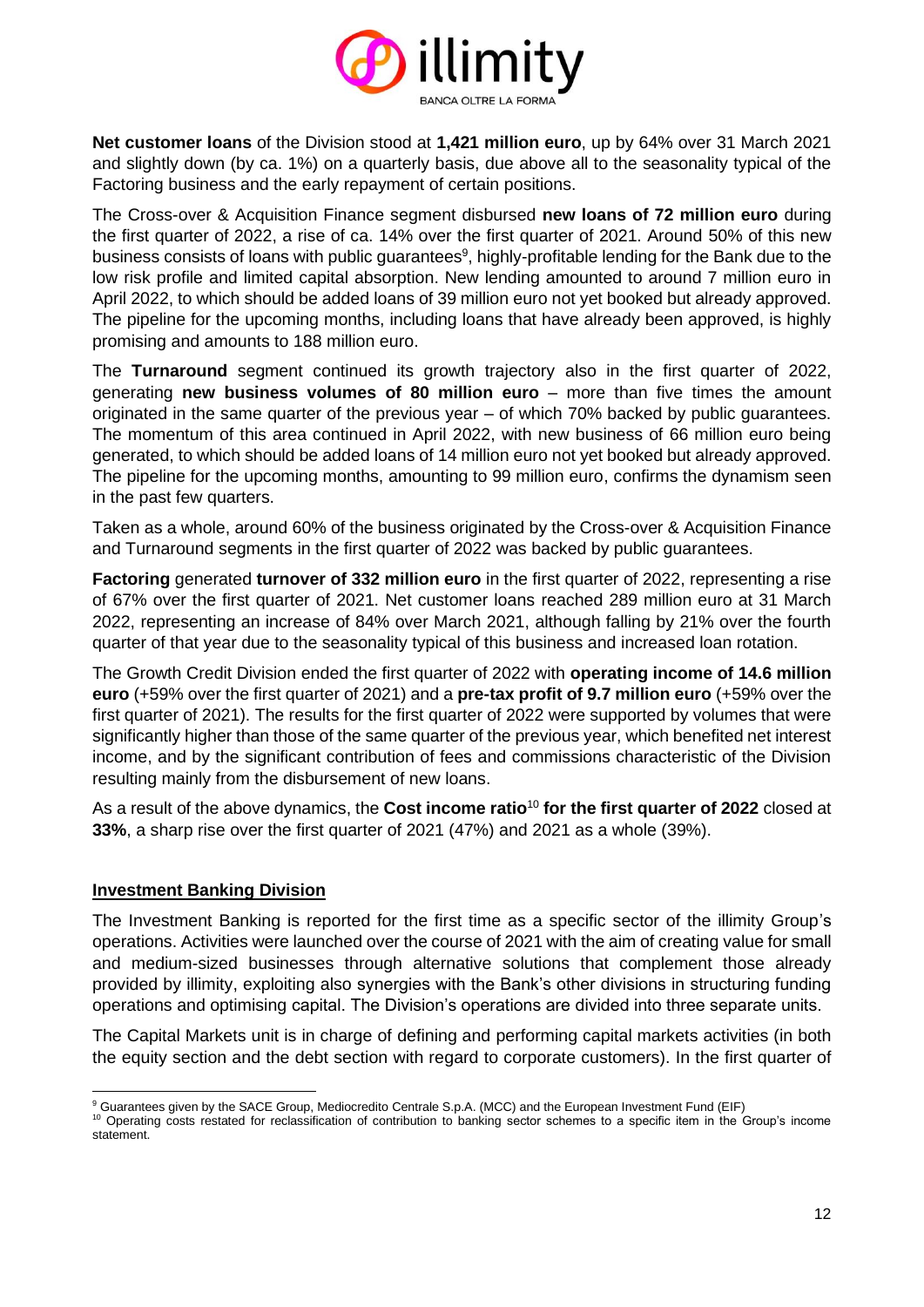

2022, the Capital Markets unit completed its fourth IPO since the start of operations, generating fee and commission income of 2.6 million euro<sup>11</sup> in the quarter, due also to the additional advisory mandates acquired. The Capital Markets pipeline appears very promising, thanks also to two IPO mandates already signed.

The Corporate Solutions unit services the portfolio of the Investment Banking Division – at the end of March consisting of high yield corporate bonds of 84 million euro classified as HTCS – and manages risk-hedging solutions for businesses, an activity which generated a total contribution to income of 1.2 million euro in the first quarter of  $2022^{12,13}$ .

The Structuring unit deals with the structuring and servicing of funding and capital management solutions on behalf of both the Bank and third parties. As of today, the unit has already received four mandates as arranger from third parties and has a pipeline of additional potential mandates for volumes exceeding 100 million euro.

The Division ended the **first quarter of 2022** with a **pre-tax profit of 2.3 million euro**, showing, just one year since the start of operations, its ability to generate important results despite deploying the Bank's capital to only a limited extent, due above all to the nature of its business which is based mainly on fees and commissions.

### **Direct Banking Division**

On 11 February 2022, the Direct Banking Division launched **b-ilty**: the first digital business store for credit and financial services developed to assist in the growth of SMEs with revenues between 2 and 10 million euro. Although still at the pilot stage, b-ilty has already achieved important results since its launch on the market in February, having received around 1,000 applications for registration with the business store and established around 100 active relationships with SME customers.

One of b-ilty's most important features is its designation as an ecosystem open to the best partners on the market for guaranteeing small and medium-sized business access to a single platform supporting their operations. Partnership agreements will enable the platform's offer to be enriched even further.

The credit offer, though, is still the main product and from this point of view b-ilty can boast a fully scalable model: on the one hand three different commercial channels – digital, illimity's relationship managers and the loan brokering companies – and on the other a credit engine strengthened by artificial intelligence which during the current "beta" stage is also evolving to assess the specificity of the sectors in which the store's corporate customers operate.

On the retail customer front, the fintech platform HYPE, the joint venture between illimity and Fabrick of the Sella Group, continued its growth path. HYPE reported significant results at the end of March 2022: around 1.6 million customers, with an increase of 28 thousand users in the quarter and ca. 160 thousand users over March 2021; ca. 23% of customers holders of a subscription account, basically unchanged over December 2021 and representing an increase of two percentage points over March 2021; and ca. 21.2 million transactions in the first quarter of 2022 (+31% y/y). Gross revenues for the quarter amounted to ca. 4.1 million euro, representing an

<sup>&</sup>lt;sup>11</sup> Non-accounting figure.

<sup>&</sup>lt;sup>12</sup> Non-accounting figure.

<sup>13</sup> A portion of the fees and commissions arising from the management of risk-hedging solutions for businesses is allocated to the Growth Credit Division due to the origination work performed.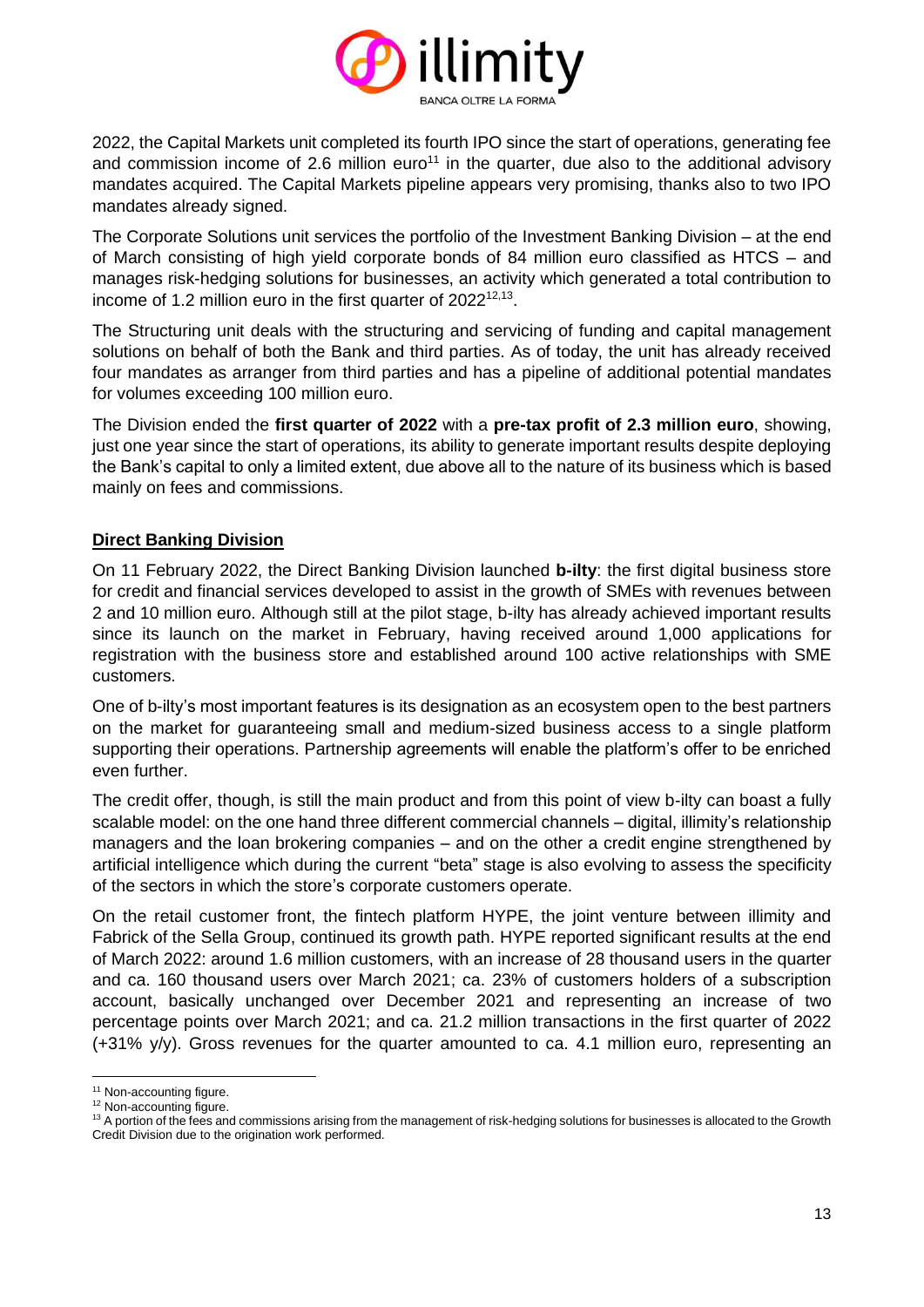

increase of 42% y/y but a decrease over the revenues of 4.6 million euro earned in the previous quarter due to the normal seasonality. It should be noted that HYPE ended the first quarter of 2022 with its first positive contribution margin<sup>14</sup> since formation, a sign that the investments made and initiatives launched towards the end of September 2021 - which have transformed the digital portfolio fintech into a truly complete money management hub - are beginning to show the efficacy of the direction taken. On the other hand a loss of ca. 3.5 million euro was incurred in the first quarter of 2022. The joint control investment in HYPE is accounted for using the equity method and was carried at 77.8 million euro at the end of March 2022, including the pro-rata loss of 1.7 million euro for the first quarter of 2022.

At the end of March 2022, **direct funding** by customers had risen by 7% over December 2021 to reach ca. **2.8 billion euro**, an increase of 16% on an annual basis. Within this total, the funding of *illimitybank.com* **rose by 5% on a quarterly basis** (and by +23% y/y) to reach ca. 1.4 billion euro by the end of March 2022. At April 2022, the number of clients had risen to more than **57 thousand**, of whom around 38% use *illimitybank.com* as their main bank, with a customer engagement of a good 89%.

The deposits gathered through the partnership with **Raisin** – the pan-European platform for the collection of retail deposits on the German market – increased by 23% over December 2021 to reach **565 million euro** at the end of March 2022 and rose by 15% over the figure for the previous year.

It is recalled that Division's results for the first quarter of 2022 include 3.5 million euro arising from the **licence agreement between illimity and the ION Group for the use of the IT platform developed by illimity**. The remainder, compared to the overall revenue of 4.25 million euro booked in the quarter, is connected to maintenance of the IT platform and therefore recognized in the Corporate Centre segment.

Taken overall, the Division ended **the first quarter of 2022 with a pre-tax loss of 3.9 million euro**.

#### **illimity SGR**

**illimity SGR** was set up to complete illimity's range of operations in the corporate loan segment and to enhance the Bank's ability to generate business beyond the opportunities for direct investment.

In the first quarter of 2022, illimity SGR earned **fees and commissions of ca. 0.6 million euro**  deriving from the "illimity Credit & Corporate Turnaround" contribution fund, which focuses on investments in UTP loans to SMEs with turnaround prospects.

illimity SGR continues its growth path supported by the structuring of new investment funds, including a new credit contribution fund with underlying real estate assets that will be launched during the course of the current year.

As a result of these dynamics, illimity SGR ended **the first quarter of 2022** with a **pre-tax loss of ca. 0.3 million euro**.

**\* \* \***

<sup>&</sup>lt;sup>14</sup> Contribution margin is calculated as gross revenue less direct costs (i.e. transaction costs, account management costs and customer relationship costs) and non-recurring revenues.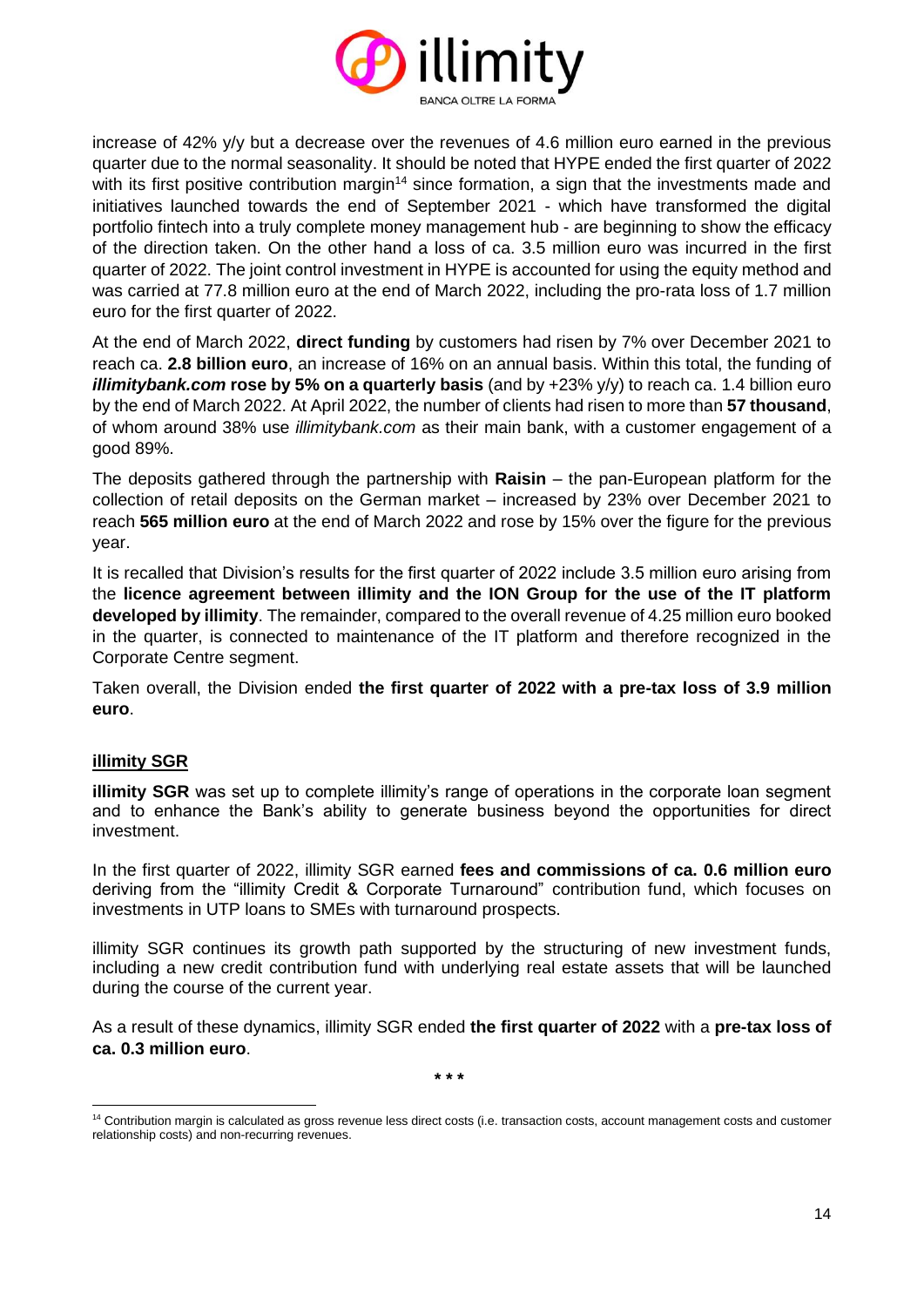

### **Business Outlook**

The robust growth of business volumes is expected to continue over the next few months in all of the Bank's operating segments.

Further growth in the volume of customer loans is also envisaged for the Growth Credit Division in the upcoming quarters, in continuity with what is reported in the first part of 2022, also due to its promising pipeline which, including loans already approved, currently stands at around 290 million euro. All the segments in which illimity operates are displaying a good level of dynamism. It is expected that loans backed by public guarantees will continue to play an important role in terms of the contribution made to new disbursements, also in light of the expected extension of the scheme to the end of 2022.

For the Distressed Credit Division, the pick-up in volumes observed in the first quarter of 2022 is expected to continue, also as a result of the ending of the moratoria, as suggested by the pipeline of investment opportunities which is already highly significant in the second quarter of 2022 and amounts to almost 400 million euro.

The new business volumes will drive growth in net interest income, which is expected to continue its robust growth during 2022. b-ilty will also contribute to this dynamic with an expected rising contribution, especially in the second half of 2022, when the initial testing phase will have been completed, giving full momentum to the potential of a unique initiative capable of guaranteeing a digital platform with a complete offer wholly dedicated to SMEs.

Also the positive trend in net fees and commissions is forecast to continue throughout 2022, supported by the above-mentioned growth in business volumes and by the further development of the new initiatives: alongside the investment banking activity focusing on SMEs and illimity SGR, from which a strong thrust is expected, the contributions arising from the Quimmo initiative and the acquisition of Arec will also become increasingly visible in 2022.

After quarter end, as already mentioned above, illimity finalized the agreement for the purchase of the business of Arec, a leader in the management of UTP loans secured by real estate and mediumsized and large-scale property development projects. The acquisition and the potential synergies described above will produce a positive contribution for illimity starting from the completion of the transaction, expected by 2022.

The income from the closure of distressed credit positions, a recurring item in illimity's business model as can also be seen in the first quarter of 2022, will continue to run alongside these contributions.

It is also recalled that the licensing agreement for the use of the IT platform, entered by illimity and the ION Group in the third quarter of 2021, will lead to income of 4.25 million euro in future quarters, leading to an annual total of 17 million euro.

An increase in operating costs is expected in 2022 as the result of investments in strategic projects, however proportionally less than the forecast rise in revenues as the result of the progressive scalability of the Bank's various businesses which will also benefit from the technological investments completed over the past few years.

The quality of the corporate loan book continues to be solid in this first part of 2022 and at the top levels of the system, despite a difficult macroeconomic situation, owing to the prudent approach taken in the analysis and selection of loans and investments and parameters calibrated on the basis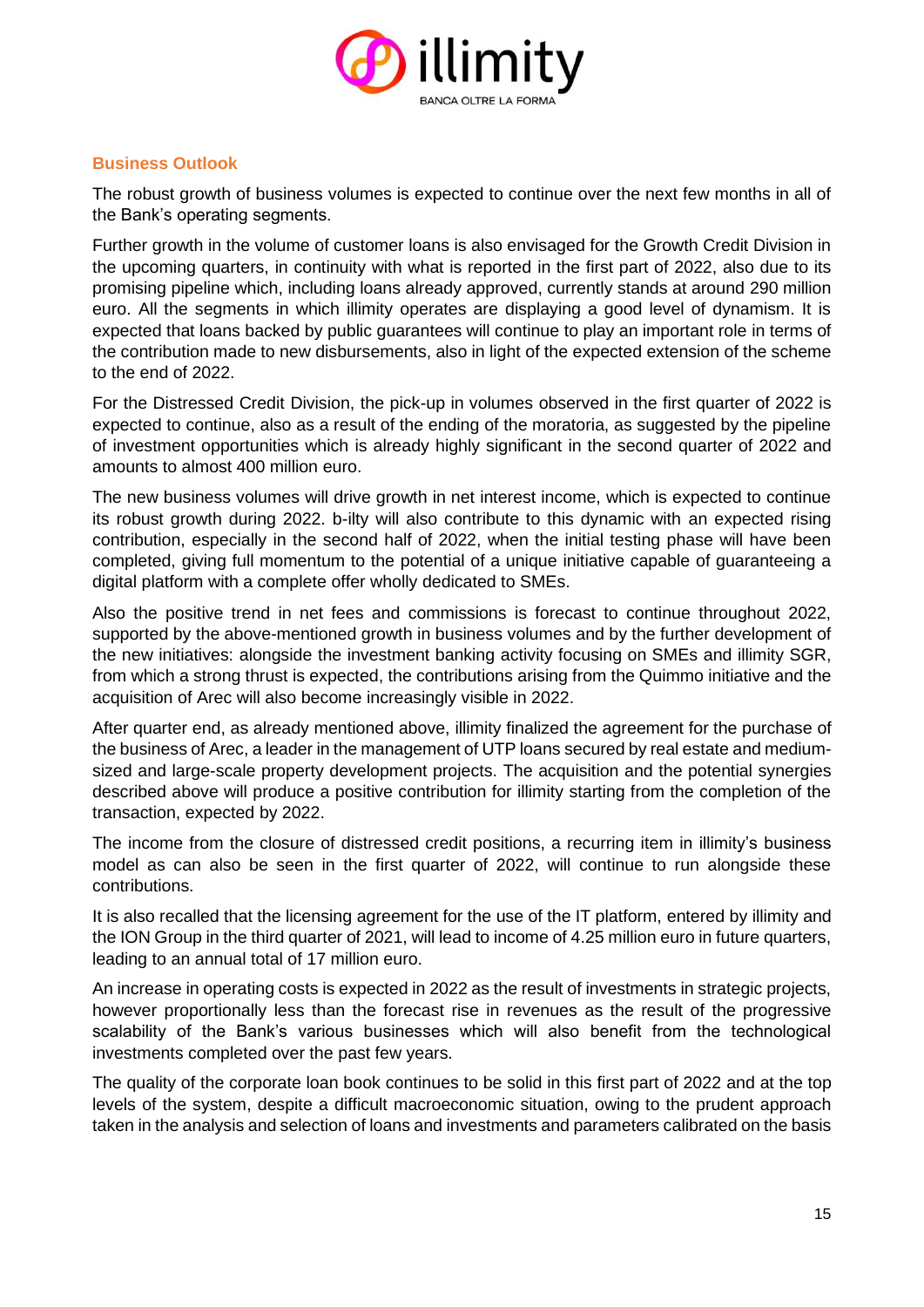

of especially prudent macro scenarios. Backed by the robust starting basis and considering that a significant portion of the new loans disbursed during the year will be covered by insurance and/or public guarantees, it is expected that the cost of risk will continue to remain at reasonably contained levels also for the rest of 2022.

As a result of the above dynamics, the good results reported in the first quarter of 2022 and current prospects confirm the trajectory of achieving the short and medium-long targets envisaged in the 2021-25 Strategic Plan.

To conclude, the high capacity of own funds and the expected generation of profits will ensure that the Common Equity Tier 1 Ratio will remain significantly above regulatory requirements, despite a rise in risk-weighted assets arising from the increase in business volumes.

**\* \* \***

*Pursuant to article 154-bis, paragraph 2 of Legislative Decree no. 58/1998 (the Consolidated Law on Finance), the Financial Reporting Officer, Mr. Sergio Fagioli, declares that the accounting information contained in this press release corresponds to the documented results and the accounting books and records.*

\* \* \*

illimity Management will present the results for the first quarter of 2022 to the financial community **at 9:00 a.m. CET today 11 May 2022**. The event can be followed via Live Audio Webcast at the following link: <https://87399.choruscall.eu/links/illimity220511.html> or by conference call at the following numbers:

| ITALY:          | +39 02 8020911                 |
|-----------------|--------------------------------|
| UNITED KINGDOM: | +44 1 212818004                |
| USA:            | +1 718 7058796; +1 855 2656958 |

**\* \* \* \* \***

For further information:

*Investor Relations* Silvia Benzi: +39.349.7846537 - +44.7741.464948 - [silvia.benzi@illimity.com](mailto:silvia.benzi@illimity.com)

*Press & Communication illimity*

Vittoria La Porta, Francesca D'Amico Sara Balzarotti, *Ad Hoc Communication Advisors* +39.393.4340394 [press@illimity.com](mailto:press@illimity.com) +39.335.1415584 [sara.balzarotti@ahca.it](mailto:sara.balzarotti@ahca.it)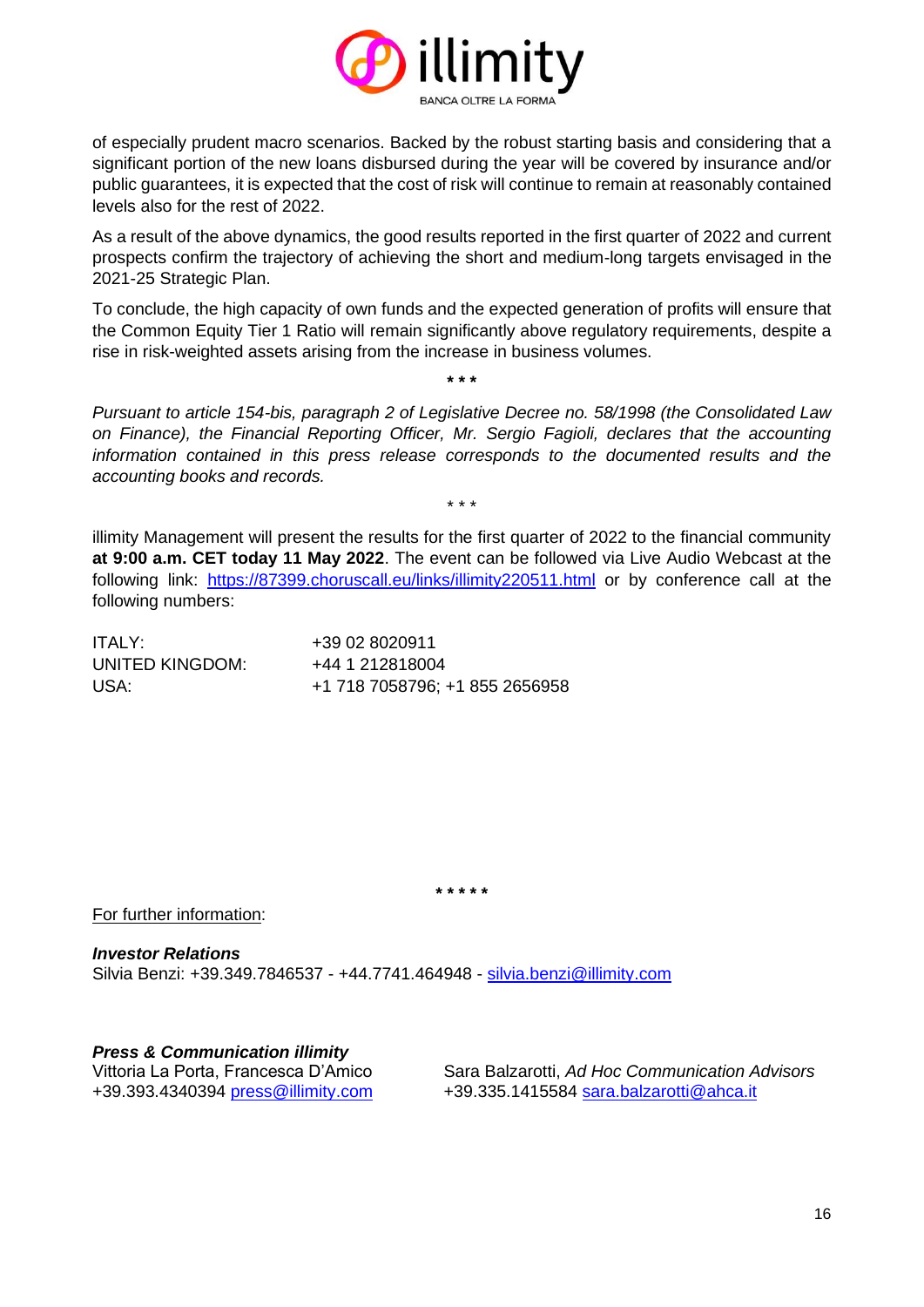

#### **illimity Bank S.p.A.**

**illimity** is the high-tech banking group founded and headed by Corrado Passera that was created with the aim of responding to specific market needs by way of an innovative and specialist business model. More specifically, illimity extends financing to high-potential SMEs, purchases distressed corporate loans and services these through its platform neprix, and provides digital direct banking services through illimitybank.com. illimity SGR, which sets up and manages alternative investment funds, the first of which dedicated to UTP loans, is also a member of the Group. The story of the illimity Group began in January 2018 with the launch of the special purpose acquisition company SPAXS S.p.A., which ended with a record 600 million euro being raised on the market. SPAXS subsequently acquired Banca Interprovinciale S.p.A., with the resulting merger between the two giving rise to "illimity Bank S.p.A." which has been listed on the Italian Stock Exchange since 5 March 2019 (ticker "ILTY"), first on the MTA exchange and since September 2020 on the Star Segment. The banking group, headquartered in Milan, can already count on over 760 employees and closed the financial statements as at 31 March 2021 with assets of around 4.9 billion euro.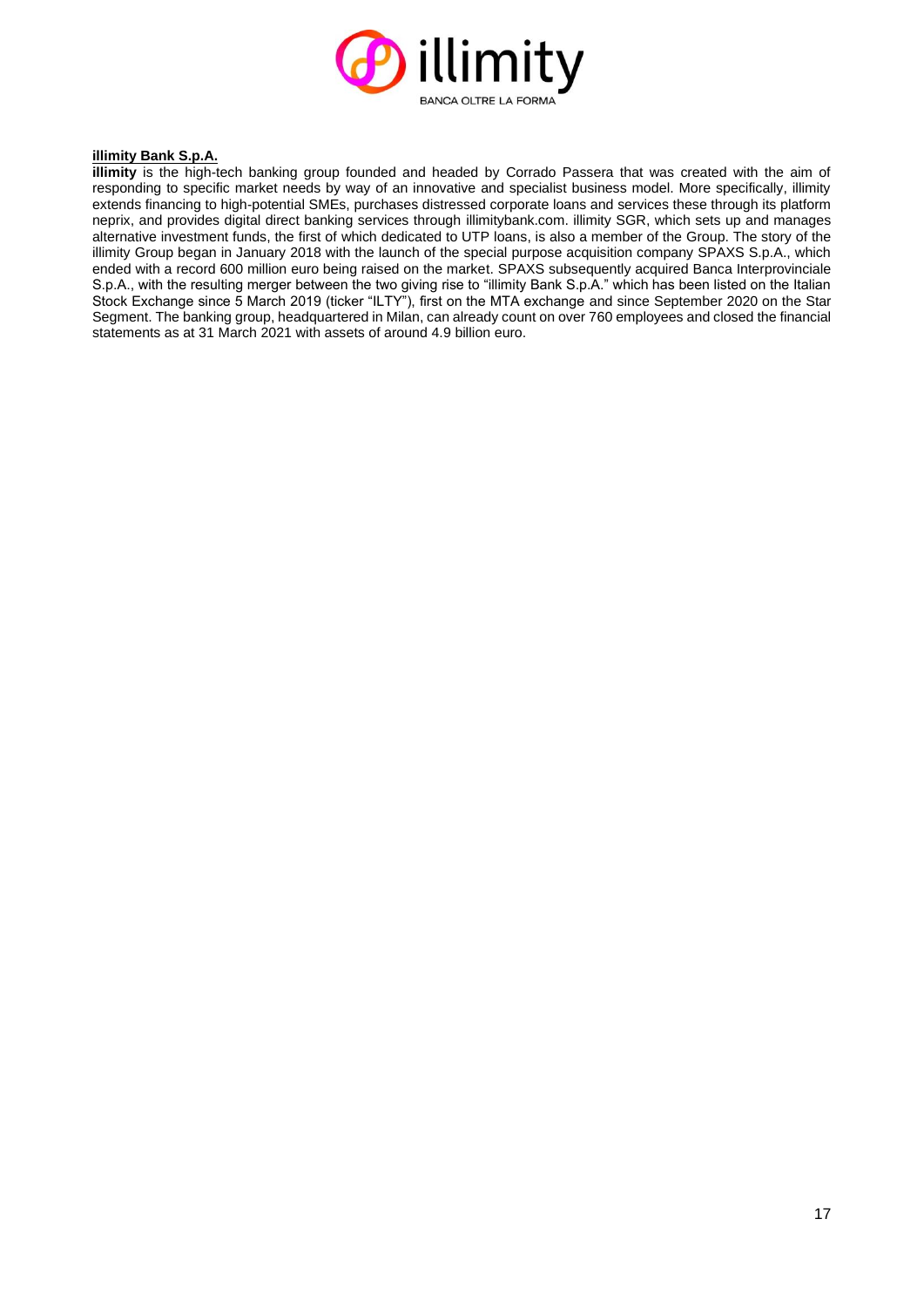

#### **CONSOLIDATED BALANCE SHEET**

#### *(Figures in thousands of euro)*

|     |                                                                                  | 31.03.2021 | 30.06.2021 | 30.09.2021 | 31.12.2021 | 31.03.2022 |
|-----|----------------------------------------------------------------------------------|------------|------------|------------|------------|------------|
| 10  | Cash and cash balances                                                           | 752,174    | 513,830    | 773,979    | 507,779    | 695,296    |
| 20  | Financial assets measured at fair value through profit or loss                   | 50,475     | 138,977    | 87,656     | 76,679     | 82,412     |
|     | a) financial assets held for trading                                             | 32,174     | 33         | 114        | 928        | 3,778      |
|     | b) financial assets designated at fair value                                     |            |            |            |            |            |
|     | c) other financial assets mandatorily measured at fair value                     | 18,301     | 138,944    | 87,542     | 75,751     | 78,634     |
| 30  | Financial assets measured at fair value through<br>other<br>comprehensive income | 310,461    | 315,336    | 280,460    | 299,508    | 424,322    |
| 40  | Financial assets measured at amortised cost                                      | 2,890,283  | 2,938,786  | 3,015,980  | 3,229,766  | 3,154,007  |
|     | a) due from banks                                                                | 516,608    | 438.603    | 373,040    | 267,969    | 54,729     |
|     | b) loans to customers                                                            | 2,373,675  | 2,500,183  | 2,642,940  | 2,961,797  | 3,099,278  |
| 50  | Hedging derivatives                                                              |            |            |            |            |            |
| 60  | Fair value change of financial assets in hedged portfolios (+/-)                 |            |            |            |            |            |
| 70  | Investments in associates and companies subject to joint control                 | 85,564     | 83,727     | 81,775     | 79,953     | 78,147     |
| 80  | Technical insurance reserves reassured with third parties                        |            |            |            |            |            |
| 90  | Tangible Assets                                                                  | 77,585     | 79,047     | 78,105     | 68,735     | 79,430     |
| 100 | Intangible assets                                                                | 69,606     | 73,324     | 75,881     | 85,249     | 88,661     |
|     | of which goodwill                                                                | 36,224     | 36,257     | 36,257     | 36,257     | 36,257     |
| 110 | Tax assets                                                                       | 31,088     | 29,449     | 24,247     | 45,672     | 51,144     |
|     | a) current                                                                       | 3,175      | 4,077      | 4,061      | 5,168      | 5,168      |
|     | b) deferred                                                                      | 27,913     | 25,372     | 20,186     | 40,504     | 45,976     |
|     | 120 Non-current assets held for sale and discontinued operations                 |            | 61,402     | 61,908     | 43,117     | 38,246     |
| 130 | Other assets                                                                     | 48,801     | 96,876     | 165,578    | 224,132    | 230,744    |
|     | <b>Total Assets</b>                                                              | 4,316,037  | 4,330,754  | 4,645,569  | 4,660,590  | 4,922,409  |

#### *(Figures in thousands of euro)*

|     |                                                                                             | 31.03.2021 | 30.06.2021               | 30.09.2021               | 31.12.2021 | 31.03.2022 |
|-----|---------------------------------------------------------------------------------------------|------------|--------------------------|--------------------------|------------|------------|
| 10  | Financial liabilities measured at amortized cost                                            | 3,519,411  | 3,551,095                | 3,788,786                | 3,752,384  | 4,008,434  |
|     | a) due to banks                                                                             | 626,660    | 581,628                  | 546,046                  | 411,314    | 412,190    |
|     | b) due to customers                                                                         | 2,590,349  | 2,665,400                | 2,735,623                | 2,841,282  | 3,091,563  |
|     | c) debt securities issued                                                                   | 302,402    | 304,067                  | 507,117                  | 499,788    | 504,681    |
| 20  | Financial liabilities held for trading                                                      |            |                          |                          | 59         | 1,855      |
| 30  | Financial liabilities designated at fair value                                              |            |                          |                          |            |            |
| 40  | <b>Hedging derivatives</b>                                                                  |            |                          |                          |            |            |
| 50  | Adjustments in value of generic hedging financial liabilities (+/-)                         |            |                          |                          |            |            |
| 60  | <b>Tax liabilities</b>                                                                      | 6,859      | 5,268                    | 8,354                    | 20,256     | 26,747     |
|     | a) current                                                                                  | 5.512      | 3.977                    | 7,554                    | 19,156     | 25,654     |
|     | b) deferred                                                                                 | 1.347      | 1.291                    | 800                      | 1,100      | 1,093      |
| 70  | Liabilities associated with non-current assets held for sale and<br>discontinued operations |            |                          |                          |            |            |
| 80  | Other liabilities                                                                           | 115,632    | 85.422                   | 83,161                   | 105.595    | 99.124     |
| 90  | Employee termination indemnities                                                            | 2.680      | 2,896                    | 3,137                    | 3,695      | 3,467      |
| 100 | Provisions for risks and charges:                                                           | 5,962      | 5,331                    | 6,369                    | 5,781      | 5,355      |
|     | a) commitments and guarantees issued                                                        | 4.602      | 4,086                    | 4,975                    | 4,482      | 3,725      |
|     | b) pensions and similar obligations                                                         | 8          | 8                        | 11                       | 18         | 21         |
|     | c) other provisions for risks and charges                                                   | 1,352      | 1,237                    | 1,383                    | 1,281      | 1,609      |
|     | 110 Technical reserves                                                                      |            |                          |                          |            |            |
| 120 | Valuation reserves                                                                          | (559)      | (1,502)                  | (2,941)                  | (6,057)    | (18, 784)  |
|     | 130 Redeemable shares                                                                       |            | $\overline{\phantom{a}}$ | $\overline{\phantom{a}}$ |            |            |
| 140 | <b>Equity instruments</b>                                                                   |            |                          |                          |            |            |
|     | 150 Reserves                                                                                | 61,733     | 62,980                   | 63,122                   | 63,904     | 131,154    |
| 160 | Share premium reserves                                                                      | 543,803    | 543,803                  | 597,589                  | 597,589    | 597,589    |
| 170 | Share capital                                                                               | 48,792     | 48,870                   | 52,620                   | 52,620     | 52,620     |
| 180 | Treasury shares                                                                             | (832)      | (832)                    | (832)                    | (832)      | (832)      |
|     | 190 Minority interests                                                                      |            | 5                        | 5                        | 5          | 5          |
|     | 200 Profit (loss) for the period attributable to the Group (+/-)                            | 12,556     | 27,418                   | 46,199                   | 65,591     | 15,675     |
|     | <b>Group equity</b>                                                                         | 665,493    | 680,737                  | 755,757                  | 772,815    | 777,422    |
|     | Profit (loss) for the period attributable to minority interests (+/-)                       |            |                          |                          |            |            |
|     | <b>Equity of minority interests</b>                                                         |            | 5                        | 5                        | 5          | 5          |
|     | <b>Total liabilities and equity</b>                                                         | 4,316,037  | 4,330,754                | 4,645,569                | 4,660,590  | 4,922,409  |